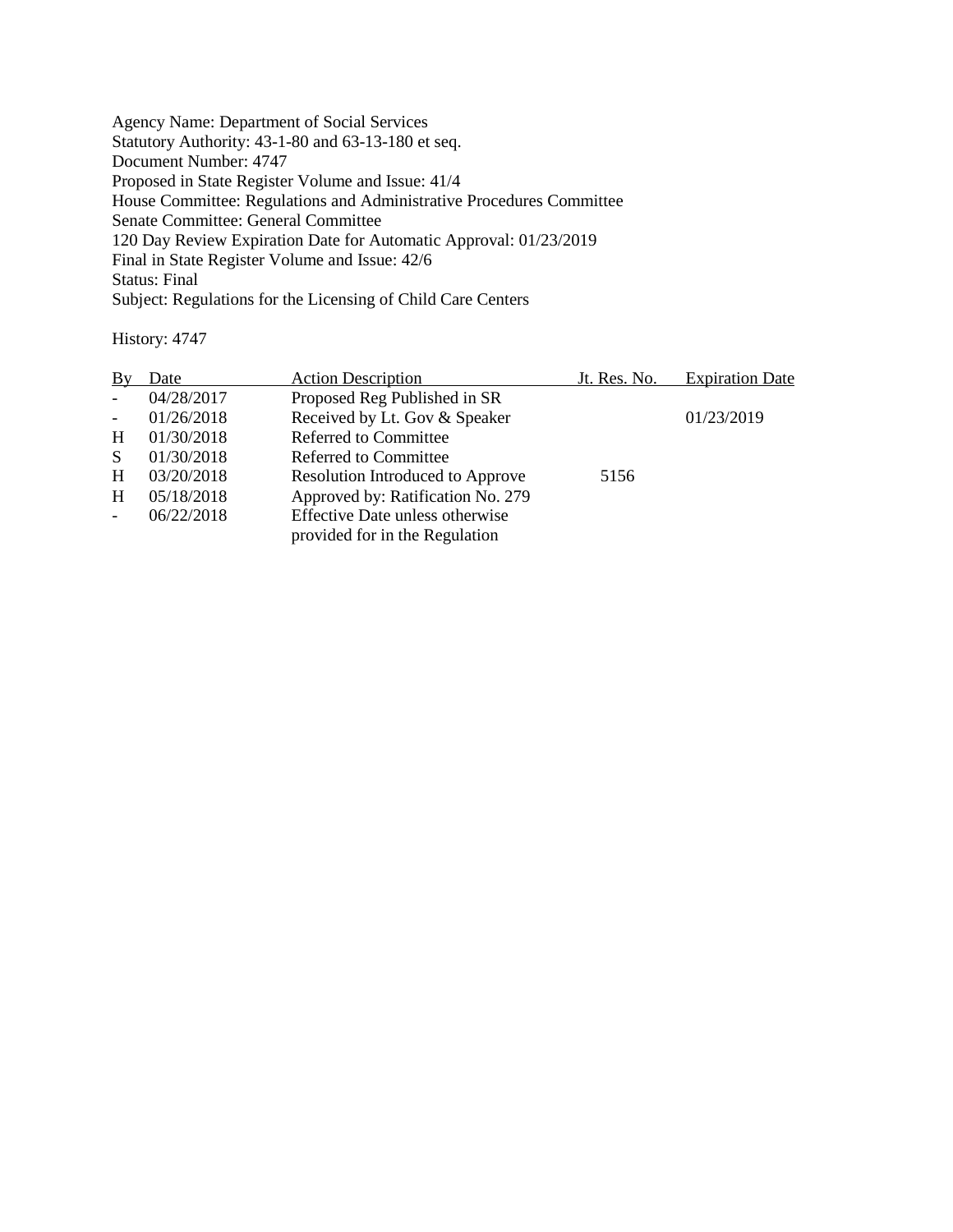# Document No. 4747 **DEPARTMENT OF SOCIAL SERVICES** CHAPTER 114

### Statutory Authority: 1976 Code Sections 43-1-80 and 63-13-180 et seq.

114-500 through 114-509. Regulations for the Licensing of Child Care Centers.

## **Synopsis:**

Child care standards provide the foundation for ensuring safety and quality for children away from their homes. Quality care ensures the nurturing and protection that children need and helps to create an environment in which children can grow, learn and thrive. The South Carolina Department of Social Services administers regulations for child care facilities. The Department, with the advice and consent of the 17-member State Advisory Committee on the Regulation of Child Care Facilities, is charged with conducting a comprehensive review of these regulations at least once every three years. New regulations replace the current regulations in their entirety once passed through the legislative process. These regulations represent a collaborative effort toward improving the quality of care children receive. It demonstrates the value South Carolina citizens place on all children and our willingness to work and compromise to improve life for our state's greatest resource – our children.

Notice of Drafting was published in the *State Register* on March 24, 2017.

## **Instructions:**

Replace regulation as shown below. All other items and sections remain unchanged.

# **Text:**

114-500. General Provisions.

### A. Purpose

(1) The purpose of these regulations is to establish standards that protect the health, safety and wellbeing of children receiving care in child care facilities, through the formulation, application and enforcement of these regulations.

# B. Applicability

(1) These regulations apply to child care centers as defined in section 114-501.A.(9) relating to definitions for profit and private child care centers.

(2) These regulations apply equally to profit, not for profit and private child care centers.

(3) These regulations do not apply to the following:

(a) Educational facilities, whether private or public, which operate solely for educational purposes in grade one or above;

(b) Five-year-old kindergarten programs;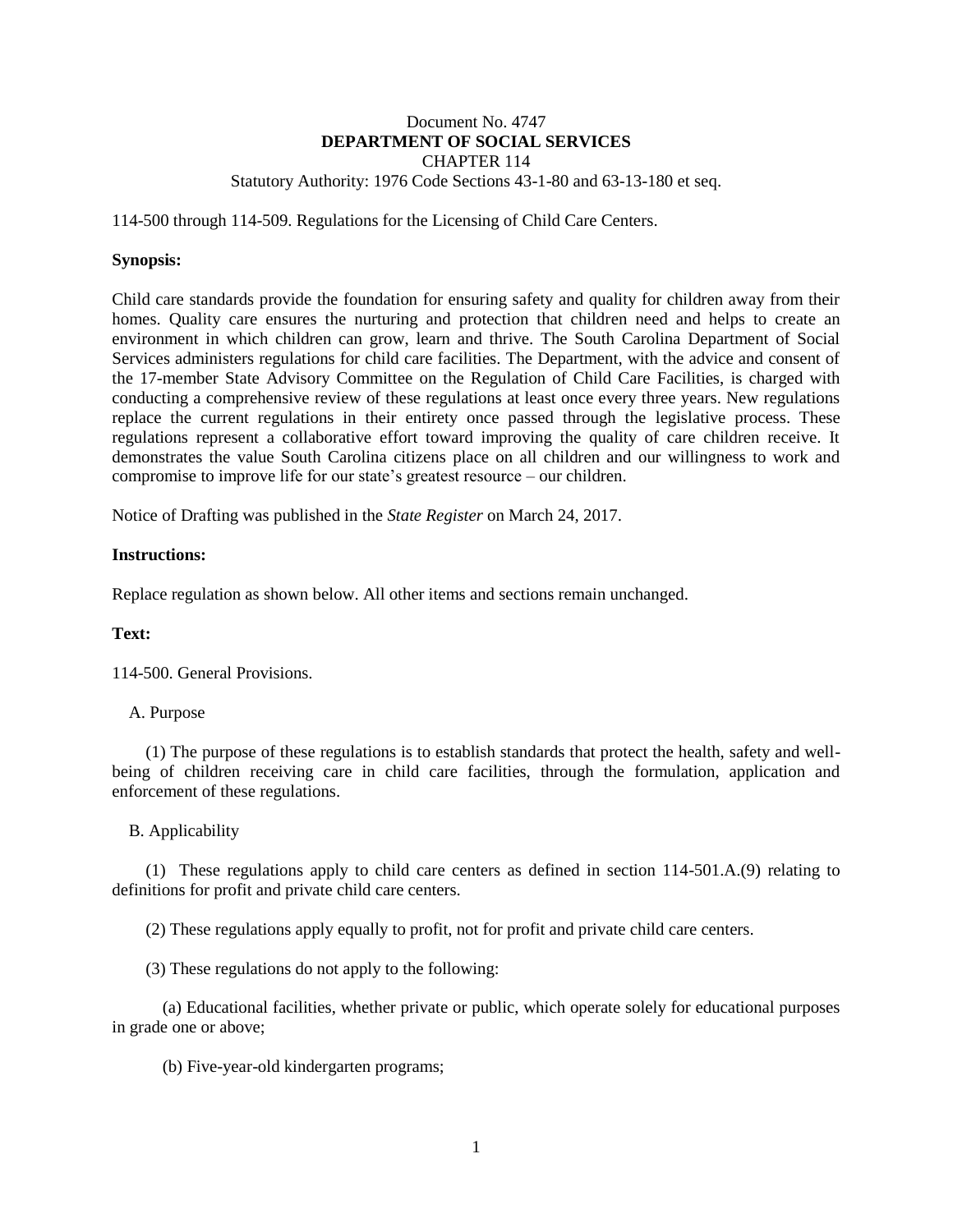(c) Kindergartens or nursery schools or other daytime programs, with or without stated educational purposes, operating no more than four hours a day and receiving children younger than lawful school age;

(d) Facilities operating for more than four hours a day in connection with a shopping center or service or other similar facility, where the same children are cared for less than four hours a day and not on a regular basis while parents or custodians of the children are occupied on the premises or are in the immediate vicinity and immediately available; however, these facilities must meet local fire and sanitation requirements and maintain documentation of these requirements on file at the facility available for public inspection;

(e) School vacation or school holiday day camps for children operating in distinct sessions running less than three weeks per session, unless the day camp permits children to enroll in successive sessions so that their total attendance may exceed three consecutive weeks;

(f) Summer resident camps for children;

(g) Bible schools normally conducted during vacation periods;

(h) Facilities for persons with intellectual disability provided in Chapter 21, Title 44, Code of Laws of South Carolina;

(i) Facilities for the mentally ill as provided for in Chapter 17, Title 44, Code of Laws of South Carolina; and

(j) Child care centers owned and operated by a local church congregation or an established religious denomination or a religious college or university which does not receive state or federal financial assistance for child care services; however, these facilities must comply with the provisions of Code of Laws of South Carolina; Sections 63-13-1010 through 63-13-1080; 63-13-60 and 63-13-110 and that these facilities voluntarily may elect to become licensed according to the process as set forth in Code of Laws of South Carolina; Sections 63-13-10 through 63-13-40; 63-13-70 through 63-13-100; 63-13-120, 63-13-140, 63- 13-160, 63-13-180; 63-13-410 through 63-13-460 and 63-13-1210 through 63-13-1240.

C. Access to and within the center, and physical site accommodations and equipment, shall be provided for children with disabilities to meet their health and safety needs in accordance with applicable state and federal laws.

114-501. Definitions.

A. Terms used in South Carolina Regulations, Chapter 114, Article 5, Part A, shall be all definitions cited in Section 63-13-10 et seq., Code of Laws of South Carolina in addition to the definitions that follow:

(1) Applicant: A person 21 years of age or older, representing a corporation, partnership, voluntary association, other public or private organization who has completed, signed and submitted a Department of Social Services application form and other requirements to the Department in order to obtain a child care center license or approval.

(2) Approval: A written notice issued by the Department to a department, agency or institution of the State, or a county, city or other political subdivision, not otherwise regularly licensed, approving the commencement of operations of a public child care center.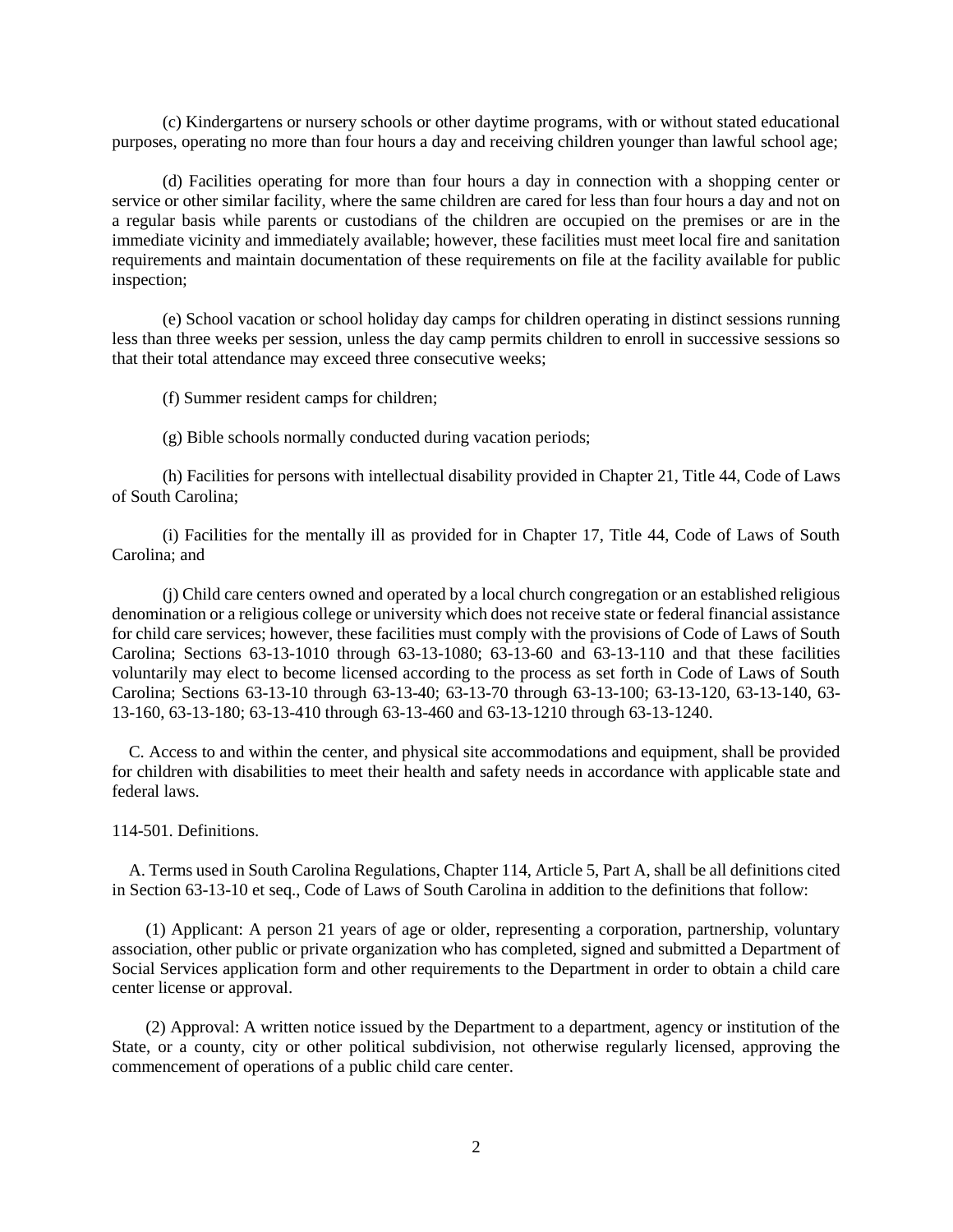(3) Blood-borne pathogens: Pathogenic microorganisms that are present in human blood that can cause disease in humans. These pathogens include, but are not limited to, hepatitis B virus (HBV) and human immunodeficiency virus (HIV).

(4) Center Director: The on-site staff person, who is responsible for the daily operation of a child care center, including but not limited to supervision of staff and children. The center director can only have responsibility for one center and may not hold another full-time job during the hours of center operation.

(5) Center Co-Director: The on-site staff person who is responsible for the daily operation of a child care center when the director is not present including, but not limited to, the supervision of staff and children.

(6) Center Director Designee: The on-site staff person who assumes the responsibilities of the Director for limited periods of time, when neither the Director nor Co-Director is on-site.

(7) Central Registry of Child Abuse and Neglect: An automated, computerized listing, maintained by the Department of Social Services containing the names(s), address(es), birth date(s), identifying characteristics and other information about individual(s) who have been listed on the registry due to the determination of perpetrating abuse or neglect upon a child.

(8) Child: An individual, from birth through 12 years of age (chronologically), receiving care in a child care center; or up to 18 years of age if the child qualifies as special needs.

(9) Child care center: A center that is licensed for thirteen (13) or more children for care.

(10) Complaint: Statement(s) reporting unsatisfactory conditions in a child care facility.

(11) Complete Application: An application is complete on the date of receipt of the last document required by the Department in order to issue a license/approval.

(12) Department: Refers to the Department of Social Services.

(13) Emergency Person: An individual 18 years of age or older, not regularly employed by the child care center who is immediately available to serve as staff in emergency situations. This person shall meet all requirements of an employed teacher/caregiver (including experience), with the exception of training. This person may not work as an emergency person for more than 80 hours in a calendar year.

(14) Infant: A child under 12 months of age.

(15) License: A written notice issued by the Department to a private facility approving the commencement of operations of a child care center.

(16) Lifeguard: A person having the qualifications of and possessing a current American Red Cross, YMCA, or equivalent Lifeguard Certificate, current First Aid Certificate and current CPR (which includes adult, child, and infant) Certificate.

(17) Night Care: A licensed facility operating between the hours of 1:00 am and 5:00 am.

(18) Owner: The owner may be independent of the staff of the child care facility and not be required to be on the premises. However, the owner can be the director or a teacher/caregiver. If the owner serves in the capacity of staff and directly supervises children, he/she shall have state and federal fingerprint reviews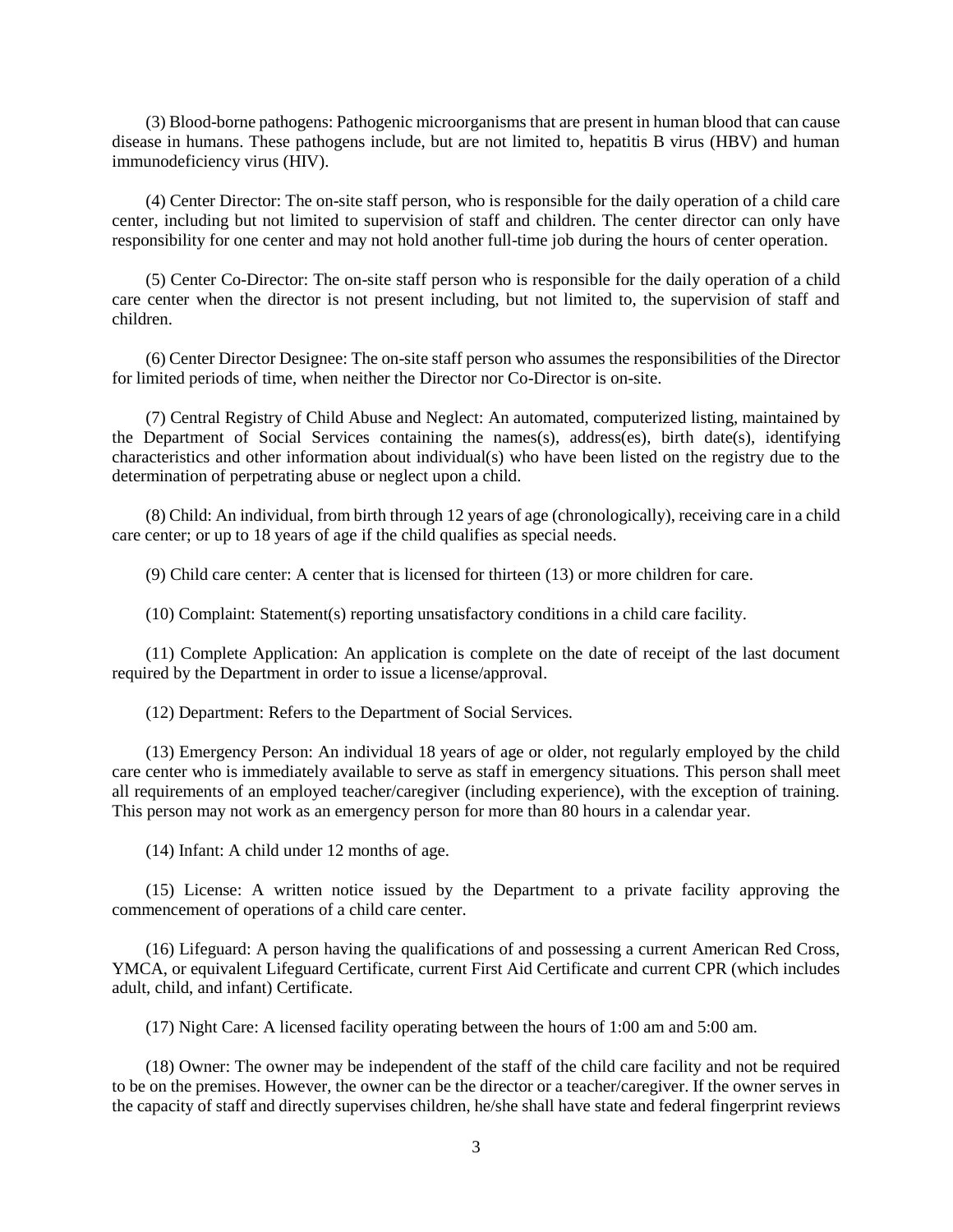completed in accordance with Section 63-13-10 et. Seq., Code of Laws of SC, as amended, in addition to meeting all other requirements.

(19) Parent: The biological or adoptive mother or father, the legal guardian of the child or the individual agency with custody of the child.

(20) Preschool Child: A child 3 or 4 years of age or older but not yet eligible for public kindergarten.

(21) Provisional approval: A written notice issued by the Department to a department, agency or institution of the State, or a county, city or other political subdivision approving the commencement of operations of a public child care center although the operator is temporarily unable to comply with all of the requirements for approval.

(22) Provisional license: A license issued by the Department to a director when the director is temporarily unable to comply with all the requirements for a license/approval.

(23) Regular approval: A written notice issued by the Department for a two-year period to a department, agency or institution of the State, or a county, city or other political subdivision, approving the operation of a public child care center in accordance with the provisions of the regulations of the Department.

(24) Regular license: A license issued by the Department for two years to a director showing that the licensee is in compliance with the regulations of the Department at the time of issuance and authorizing the licensee to operate in accordance with the regulations of the Department.

(25) Renewal: To grant an extension of a regular license.

(26) Revocation: To void the regular license of a child care center.

(27) School-aged Child: A child at least old enough to enroll in public kindergarten.

(28) Sex Offender Registry: A statewide computerized listing of names and other identifying information on convicted sex offenders maintained and updated by the State Law Enforcement Division (SLED) and authorized by Section 23-3-400 et. Seq., Code of Laws of South Carolina, 1976, as amended.

(29) Staff: Full-time and part-time management, administrative, teaching/caregiving, program, maintenance, food service and service personnel; emergency and substitute personnel; supervised students; supervised student teachers and supervised volunteers.

(30) Staff:Child Ratio: The maximum number of children permitted per teacher/caregiver.

(31) Student Teacher: An individual enrolled in his/her final practicum to be qualified for teacher certification. He or she shall meet the same health standards as other staff and undergo background investigation. He or she may be included in staff:child ratios.

(32) Student Volunteer: An individual at least 16 years of age from a recognized educational institution or who may receive credit, reimbursement for expenses or a stipend for providing services in a trainee capacity under supervision of a staff member at all times when providing direct care to children shall not be counted in the staff:child ratio.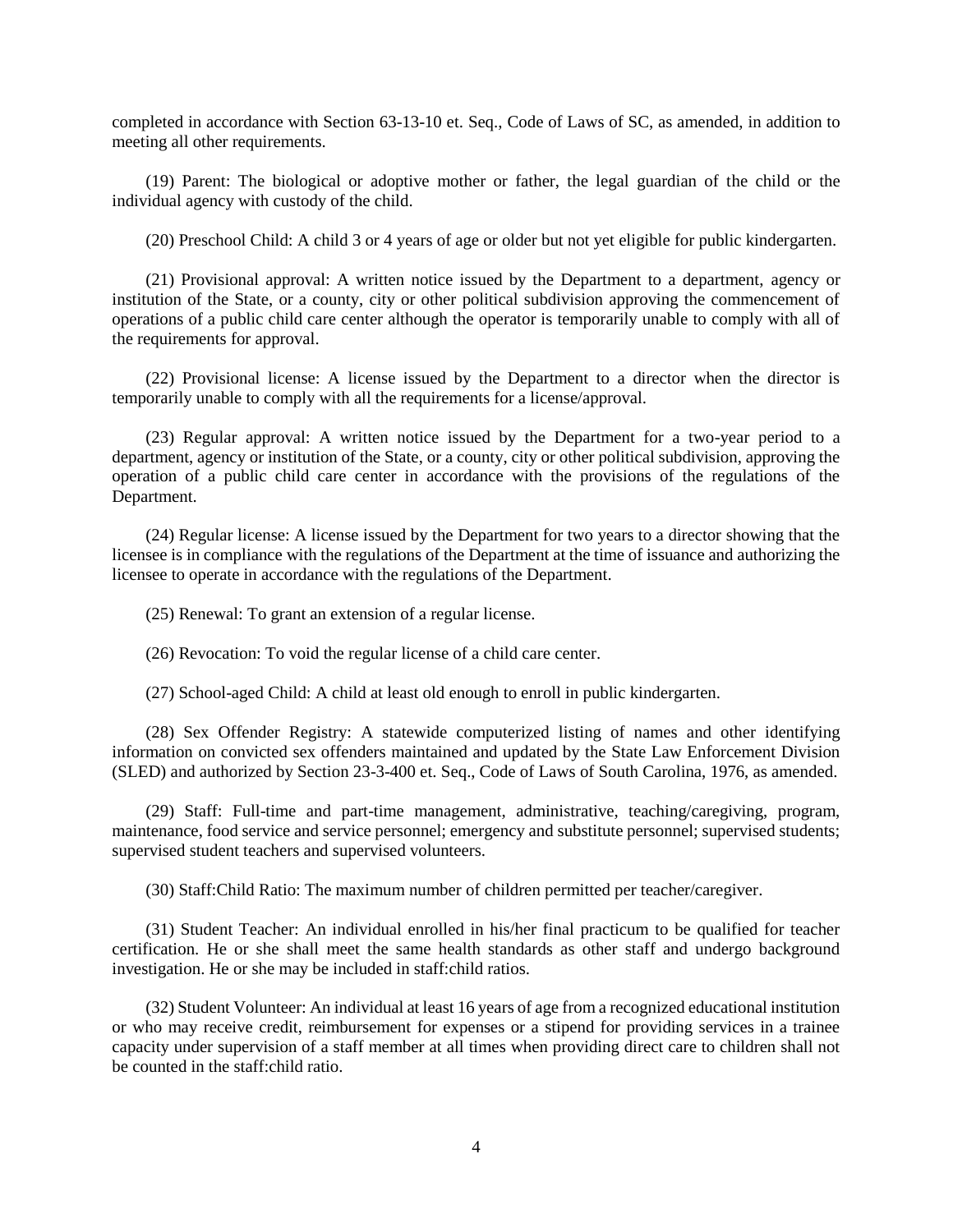(33) Substitute Teacher: A person who is 18 years of age or older who teaches a class when the regular teacher is unavailable; e.g., due to illness, personal leave, or vacation. This person shall meet all the requirements of an employed teacher/caregiver including training.

(34) Supervision: Care provided to an individual child or a group of children. Adequate supervision requires staff awareness of and responsibility for the ongoing activity of each child, knowledge of activity requirements, and children's needs and accountability for their care. Adequate supervision also requires the director, and/or staff being near and having ready access to children in order to intervene when needed. Supervision requires adequate staff to meet staff:child ratios, being in the room at all times or on the playground at all times when children are present.

(35) Teacher/Caregiver: Any person whose duties include direct care, supervision, and guidance of children in a child care center.

(36) Toddler: A child 12 months of age or older, but younger than 24 months of age.

(37) Tracking: A written procedure to account for the presence of each child as the child enters and exits the premises, enters and exits a vehicle, or moves to a new location in or around the center.

(38) Training: Participation by child care center staff, in workshops, conferences, educational or provider associations, formal schooling, in-service training, or planned learning opportunities provided by qualified individuals. Training shall be age appropriate for the child population served by the child care center and in such subject areas related to: child care, child growth and development and/or early childhood education, nutrition, infection control/communicable disease management and causes, health and safety, signs and treatment of child abuse and/or neglect and shall include alternatives to corporal punishment. Training for directors may also be in areas related to supervision of child care staff or program administration.

(39) Two-year olds: A child 24 months of age or older but younger than 3 years of age.

(40) Volunteer: An individual parent, grandparent, other professional or skilled individual artist or crafts person at least 16 years of age infrequently assisting with the daily activities for children in a child care center who provides services without compensation and who is supervised by staff at all times when providing direct care to children. An individual meeting this definition is not required to undergo a fingerprint background check or health screening and is not counted in staff:child ratios.

114-502. Procedures.

#### A. Licensing/approvals

(1) Any person, corporation, partnership, voluntary association, or other organization, whether private or public, may secure information about the licensing/approval process by contacting staff of the State or Regional Child Care Licensing Office.

(2) An application for a license/approval shall be completed on appropriate Department forms and shall be signed by the director. The Department representative shall provide the applicant with the required number of forms, a copy of current child care center regulations, a copy of Section 63-13-10 et seq., Code of Laws of South Carolina, (Child Care Statute) and a copy of Sections of the Children's Code related to child abuse and neglect with an explanation of procedures and information required by the Department. The Department representative shall request in writing that health and fire officials make inspections of the facility.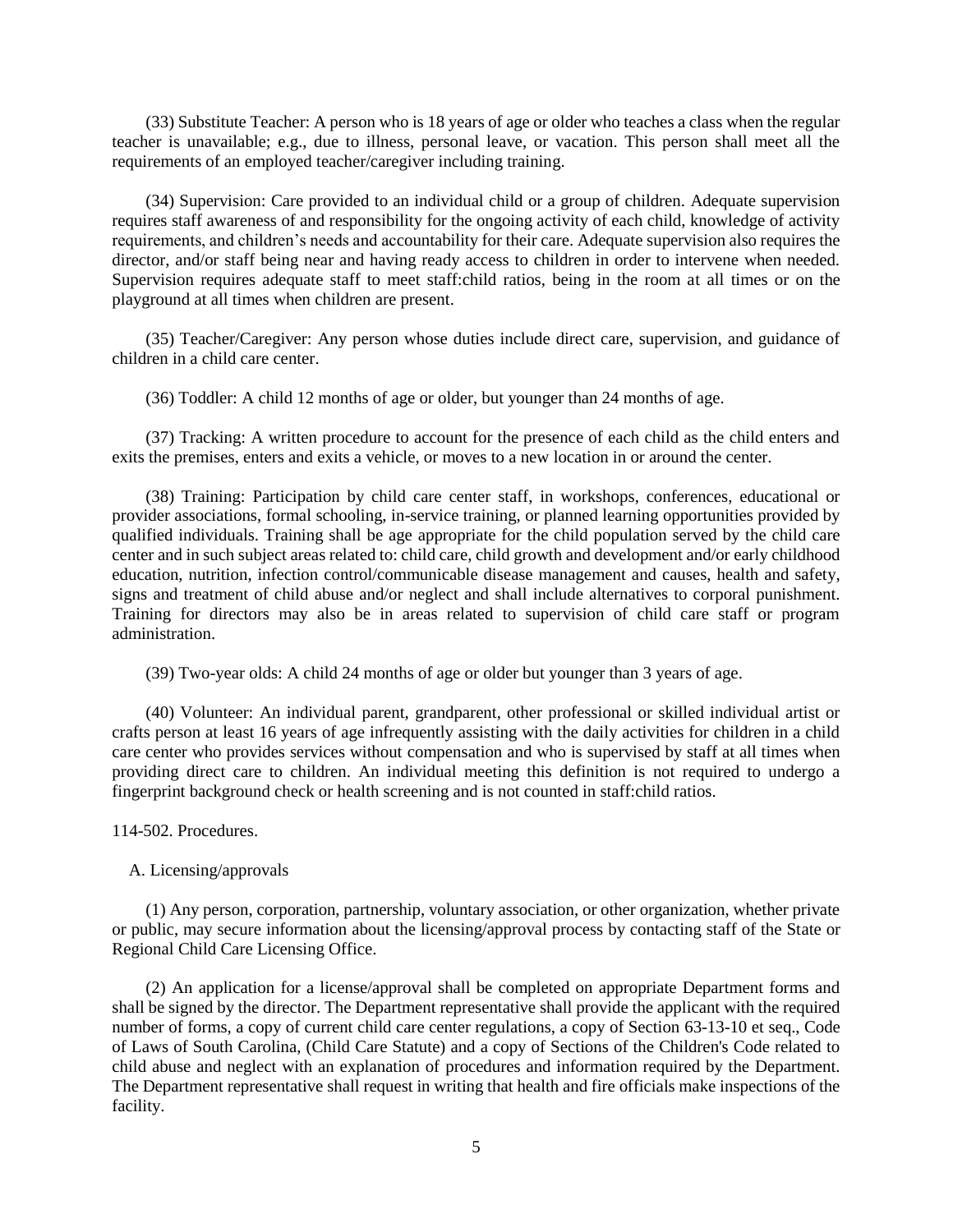(3) After giving the applicant at least two working days' notice, Department staff shall arrange a licensing/approval study during an on-site visit to the proposed facility for determining compliance with applicable regulations.

(4) Health and fire officials shall inspect the facility to determine compliance with appropriate regulations and shall put in writing on appropriate forms the results of their inspections.

(5) The Department shall review the completed application form, completed licensing/approval inspection report, completed health and fire inspection reports, current child abuse and criminal history background records checks, written policies and other information specified by the Department to make a determination of issuance or non-issuance of a license/approval and shall take one of the following actions:

(a) Issue a regular license/regular approval if all the provisions of the regulations and statute for the operation of a child care center have been met;

(b) Issue a provisional license/provisional approval with an accompanying correction notice if one or more violations have been cited which do not seriously threaten the health, safety or well-being of children; or

(c) Deny the issuance of a license/approval if one or more violations seriously threaten the health, safety, or well-being of the children.

(6) Failure of Department staff, except as provided by statute, to approve or deny any complete application within ninety days shall result in the granting of a provisional license/provisional approval.

(7) If a license/approval is issued, the Department staff shall mail the license/approval directly to the director.

(8) The license/approval shall state clearly the name of the director, the address and type of child care facility, the date on which the license/approval was issued and will expire, and the maximum number of children to be present in the center at any one time.

(9) Department staff shall notify the director as follows if a provisional license/provisional approval is issued or an application for a license/approval is denied:

(a) If a provisional license/provisional approval is issued, the Department shall notify the director in writing of violations to be corrected. The violations shall be cited by regulation number and shall include a form issued by the Department for the director to complete a written plan to correct each violation as approved by the Department;

(b) If a license/approval is denied, the Department shall give the applicant written notice by certified mail indicating the reason(s) for the denial.

(10) If a facility is found to be in operation after the Department has denied the application for the license/approval and the administrative appeal/review procedure has been completed, the Department shall notify the Department's Office of General Counsel.

B. Provisions of the license/approval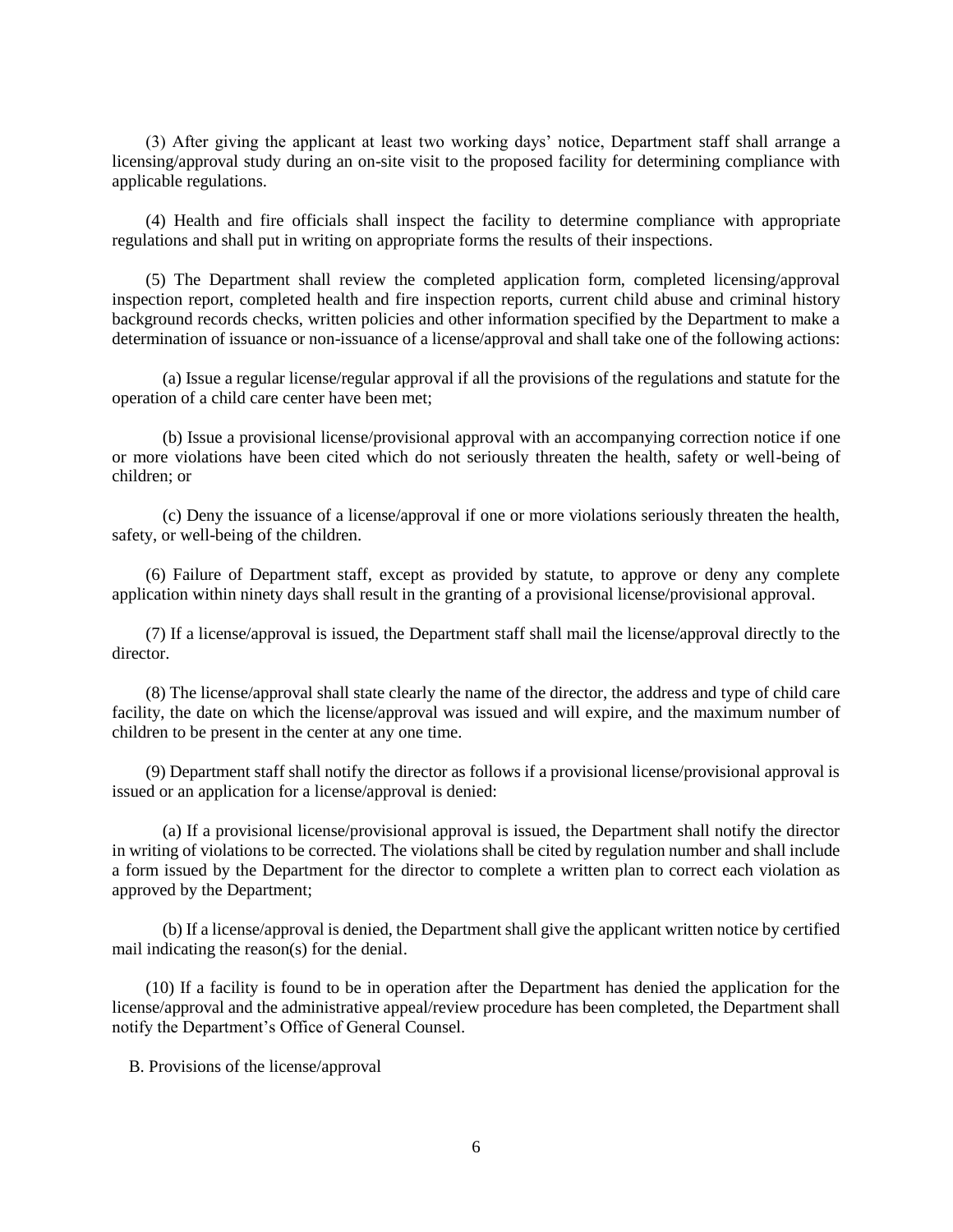(1) A regular license/regular approval issued by the Department to the child care center shall be valid for two years from date of issuance, unless revoked by the Department or voluntarily surrendered by the director; provided however, that a change in location, ownership or sponsorship of the facility shall automatically void the license/approval.

(2) A provisional license/provisional approval issued by the Department to a child care center shall be issued for a period within which the deficiencies shall be corrected, and within the conditions permitted by statute.

(3) A provisional license/provisional approval shall be amended from a provisional to a regular license/approval when all deficiencies have been verified as corrected.

(4) An application for a license/approval may be denied or the license/approval may be revoked by the Department if the owner, director, any staff member, volunteer(s) or emergency person(s) has been determined to have abused or neglected any child as defined in Section 63-7-20 S.C. Code of Laws, as amended.

C. Inspection and consultation

(1) Department staff may visit and inspect a child care center once per year for annual inspection at any time during the hours of operation without prior notice to verify regulatory compliance.

(2) Department staff shall provide at least two working days' notice to the director or center director prior to conducting an initial or renewal inspection.

(3) The director and staff shall cooperate with the investigation and related inspections by providing access to the physical center, records, excluding financial records, and staff.

(4) The Department has the right to interview staff and parents relating to regulatory compliance.

(5) Upon receipt of a regulatory complaint, the Department shall conduct an unannounced inspection of the center to investigate the complaint. If the complaint is written, the Department shall provide a copy to the director upon request.

(6) The director may request consultation from the Department. Department staff shall provide technical assistance to the director as requested.

D. Reasons for license/approval denial, revocation, or non-renewal

(1) A license/approval may be denied, revoked or not renewed by the Department if the owner, director or staff member has been determined to have abused or neglected any child as defined in Section 63-7-20 S.C. Code of Laws, as amended.

(2) A license/approval may be denied, revoked or not renewed by the Department if cited deficiencies threaten serious harm to the health and/or safety of the children.

E.Reporting of changes affecting license/approval

(1) The director shall immediately report to the Department when an occurrence takes place that may affect the status of the license/approval including the following: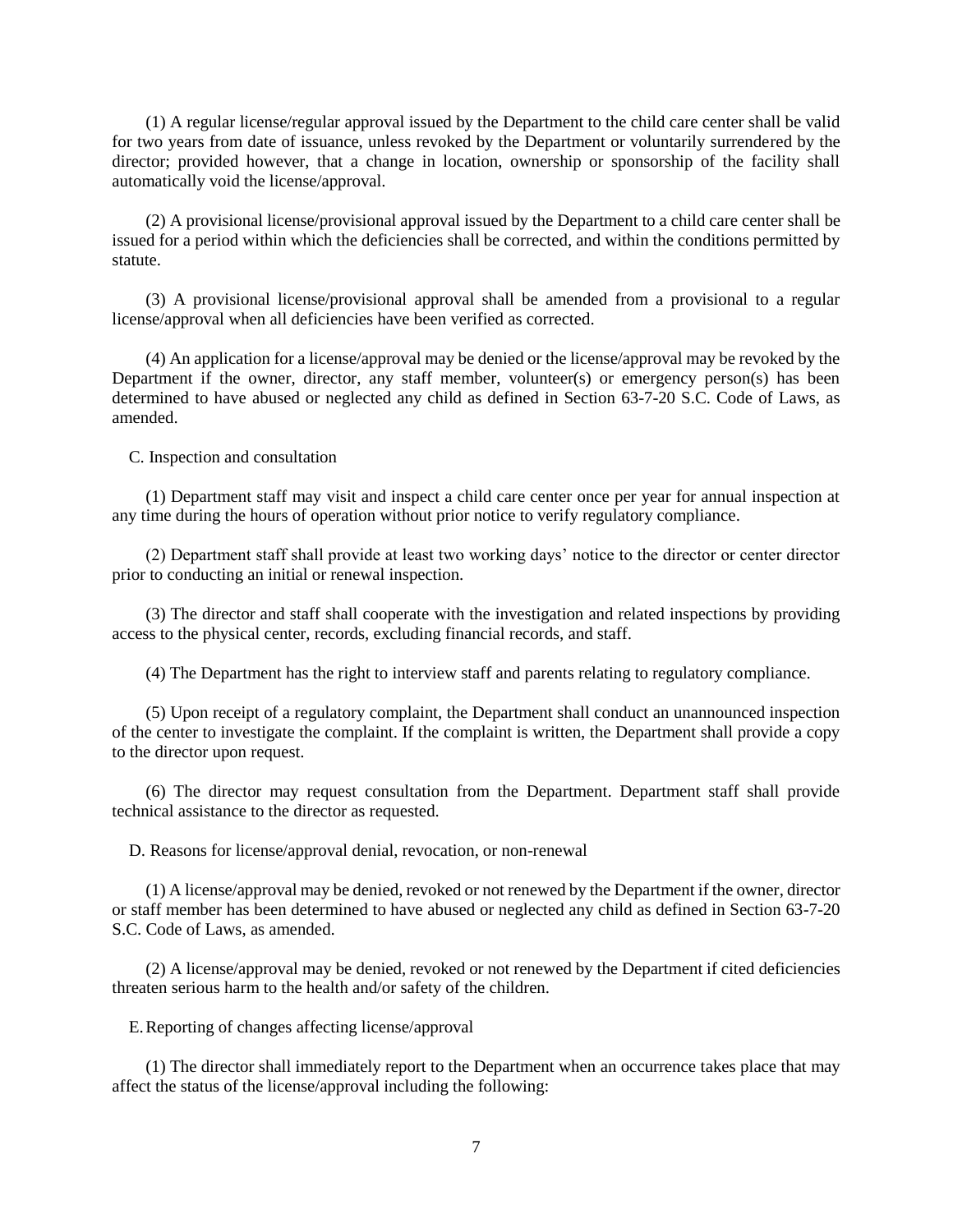- (a) Change in director, ownership, or sponsorship;
- (b) Change in center location; and

(c) Major renovations or alterations to the building.

F. License/approval renewal

(1) One hundred and twenty (120) days prior to the expiration date of the current license/approval, Department staff shall notify the director in writing of the time and requirements for renewal and shall request health and fire inspections.

(2) The same Department actions cited in 114-502.A.(2) through (10), above are applicable to the renewal process, except that the Department shall initiate the license/approval renewal process one hundred and twenty (120) days in advance.

114-503. Management, Administration, and Staffing.

A. Display of license/approval

(1) The center shall display the current license/approval, as well as any violations in a prominent public place in the center. The back of the license/approval shall be displayed if deficiencies are listed.

(2) When advertising or issuing other public notifications of the service provided, the official license number issued by the Department shall be included.

# B. Capacity

(1) No child care center shall have present at any one time children in excess of the number for which it is licensed/approved.

(2) Exception: In the event of a natural disaster or unscheduled closing of a child care center, the capacity may be exceeded temporarily for a maximum of 90 days to accommodate the displaced children. The director shall notify the Department of the situation and maintain appropriate staff:child ratios at all times. Required records shall be kept on file for the new enrollees.

### C. Child abuse

(1) The center shall immediately report suspected child abuse or child neglect to the Department's Office of Child Protective and Preventive Services or to local law enforcement in accordance with South Carolina Code Annotated Section 63-7-310 .

(2) The director and staff shall cooperate with Department staff during an investigation of child abuse or neglect. Cooperation shall include the following:

(a) Participate in informational conferences with Child Protective and Preventive Services staff;

(b) Release records as appropriate, of children and staff upon request; and

(c) Allow access to the center premises for inspection and investigation of the child abuse allegation by the Department and other officials as permitted by statute.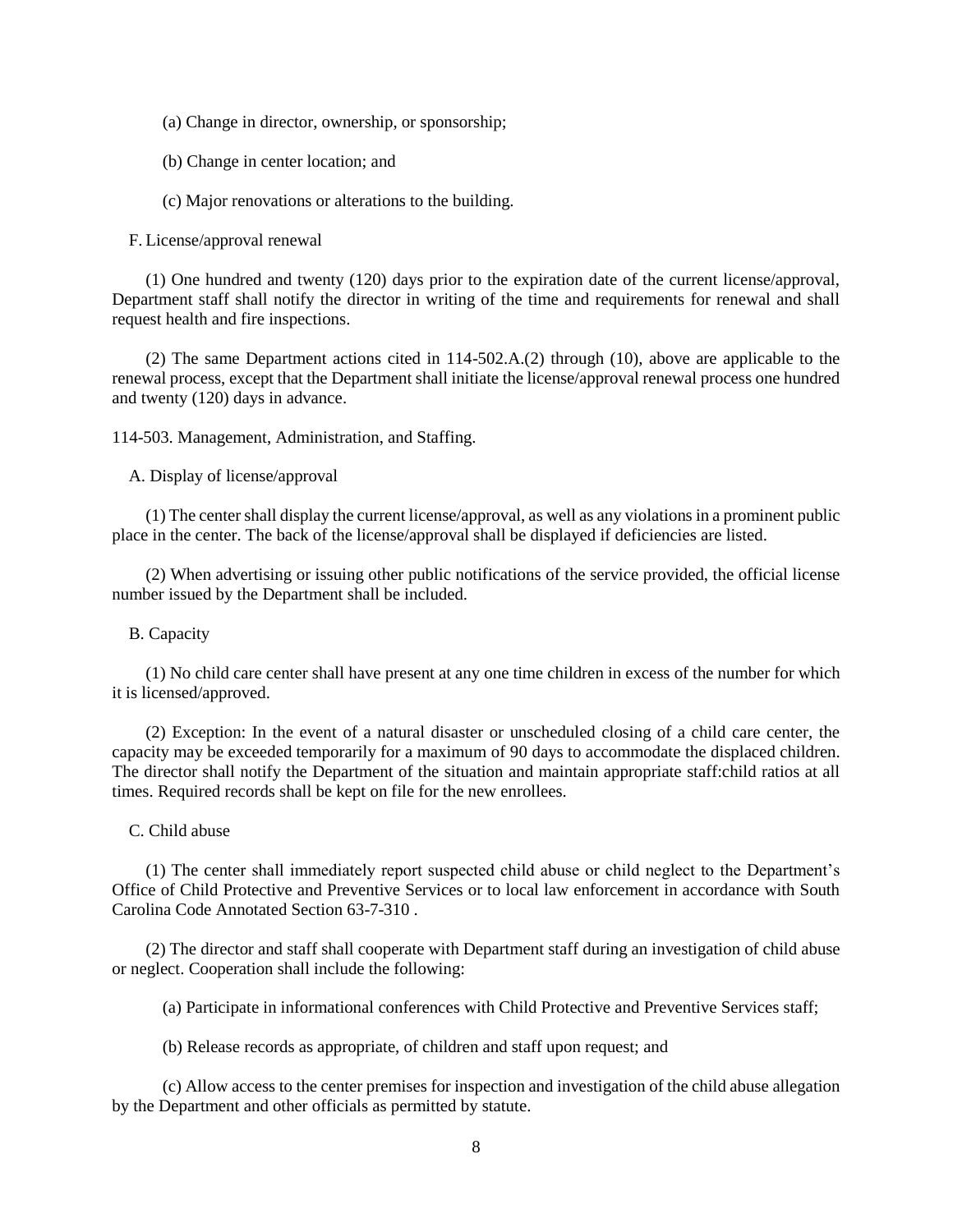D. Reporting of incidents

(1) The center shall report the following incidents to the parents/guardians immediately and provide written notification to the Department within 48 hours after the occurrence:

(a) Accidents or injuries involving any child occurring at the center requiring professional medical treatment, and

(b) Child or staff occurrences of communicable diseases that the Department of Health and Environmental Control (DHEC) requires to be reported in its School Exclusion List.

(2) The following incidents shall be reported to the Department immediately and may be investigated by the Department:

(a) A death of a child or staff person that occurs at the center;

(b) A child who is missing from the premises or who is left unattended in a vehicle operated by the child care center;

(c) Accidents or injuries involving any child occurring at the center requiring emergency professional medical treatment;

(d) Major structural damage to center;

(e) Natural or man-made disasters, including extreme weather conditions, which cause the center to be closed for more than one day of scheduled operation;

(f) An occurrence requiring the services of a fire or police department, which affects the health and safety of children;

(g) Charges or convictions of crimes against the owner, director, or any staff person;

(h) Reports of alleged child abuse involving the owner, director, or any staff person;

(i) A follow-up report shall be submitted to the Department as soon as an investigation of the facility is completed and corrective action is taken; and

(j) Parents should be notified if a legal or health issue occurs which impacts the health and safety of his/her child. This notification should occur at the time of pick-up or on the next day the child is in care.

E. Death of a child

(1) If the child dies while at the facility, the following shall be done:

(a) Immediately notify emergency medical personnel, the child's parents, and law enforcement;

(b) Immediately notify the licensing agency; and

(c) Provide information for children and parents as appropriate.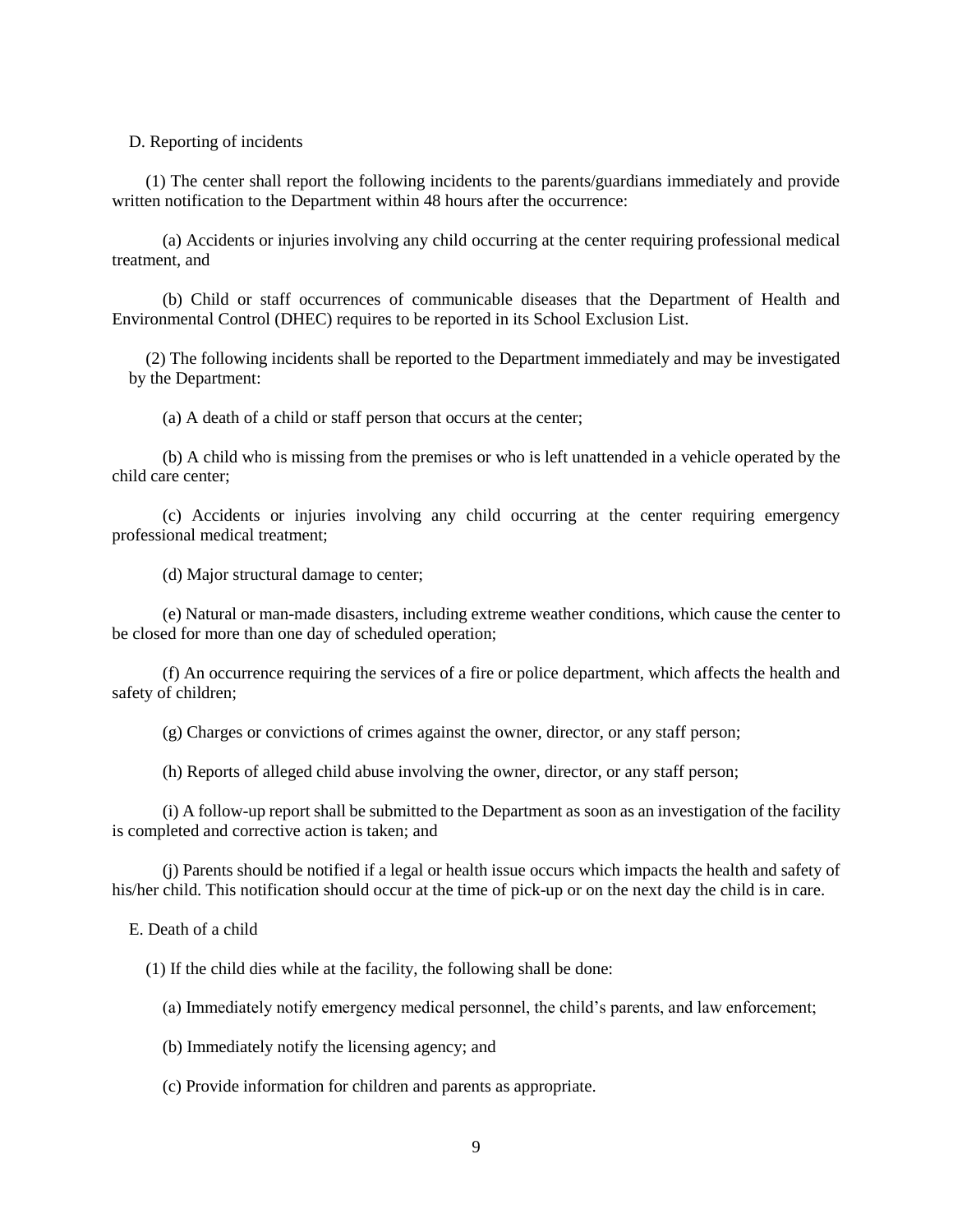F. Parent access and communication

(1) The center shall permit the parent of a child in care free and full access to his or her child without prior notice, while their child is receiving care, unless there is a court order limiting parental access. This free access must not disrupt instructional activities and classroom routines.

(2) The center shall develop a policy for the release of children, which includes a security system to prevent the inappropriate release of a child to an unauthorized person. This policy shall be communicated with the parent upon admission.

(3) Parents shall be provided with the following information upon admission:

(a) The right of parents to free and full access to their child in accordance with 114-503.F.(1);

(b) The policy and procedures on release of children specified in 114-503.F.(2);

(c) The program activity schedule for their child's age group and child care area;

(d) The parent's responsibility to obtain necessary immunizations and physical examinations for their child;

(e) The policy and procedures for the administration of medications; and

(f) The policy and practices regarding the discipline and behavior management of children. This statement shall be re-signed if any discipline policy changes are made.

(4) Parents and staff shall sign and date an agreement, maintained on file and updated annually, that both parties have read and understand all policies relating to the operation of the facility.

G. Child records

(1) The facility shall keep a separate record for each child.

(2) The file shall be kept in a confidential manner, but shall be immediately available to the Department, the child's teacher/caregiver, parent, or guardian upon request.

(3) Access to records is limited to persons listed in 114-503 G(2) unless requested by court order.

(4) Entries in a child's record shall be legible, dated and signed by the individual making the entry.

(5) A child's record shall be maintained on file at the child care center and made available to the Department upon request, and it shall contain the following:

(a) Child's full legal name, nickname, birth date, date of enrollment, current home address and home telephone number;

(b) Full name of both parent(s)/guardian(s), work and home telephone numbers, or telephone number(s) where they can be reached during the time the child is in the center;

(c) Name(s), address(es) and telephone number(s) of person(s) who can assume responsibility for the child in an emergency if the parent(s)/guardian(s) cannot be reached;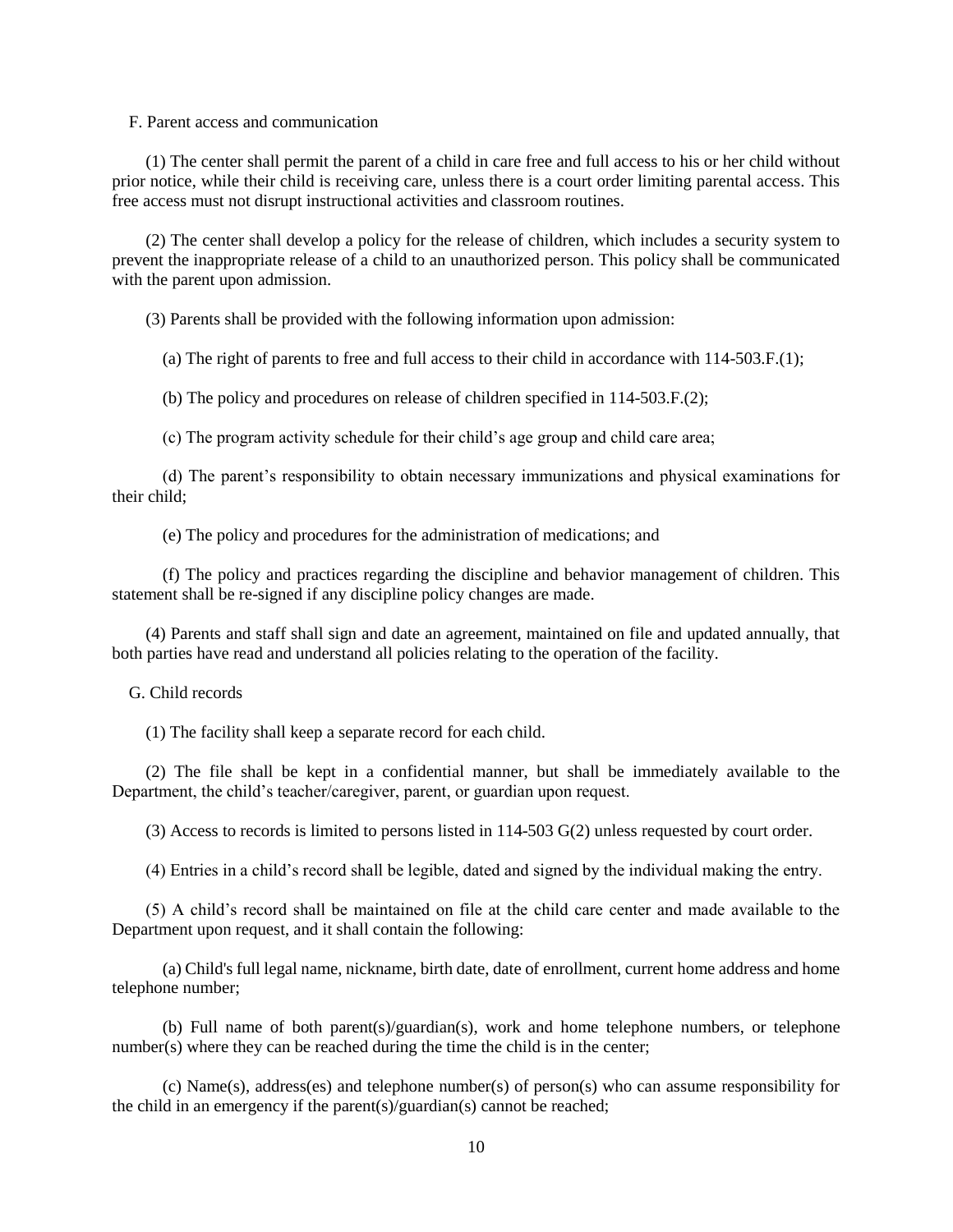(d) Name, address, and telephone number of family physician or health resource;

(e) Name(s), address(es) and verification of identification, such as valid driver's license, other picture identification or personal family code word of person(s) authorized to take the child from the child care center;

(f) Accurate records of daily attendance for each child;

(g) Authorization from parent(s)/guardian(s) for child to obtain emergency medical treatment;

(h) Authorization from parent(s)/guardian(s) for child to be transported to and from the center during field trips and other away from the center activities;

(i) Authorization from parent(s)/guardian(s) for child to participate in swimming activities; and

(j) A written statement, signed by the parents, acknowledging their understanding and acceptance of the disciplinary policies of the center.

(6) A health record shall be maintained in the center for each child enrolled, and it shall include all of the following information:

(a) A signed statement of the child's health prior to admission to the child care center on the appropriate DSS form;

(b) A current South Carolina certificate of Immunization; and

(c) Other health information if deemed necessary by the director of the center and/or by parent(s)/guardian(s).

(7) Emergency information for each child shall be easily and immediately accessible while at the center, during transportation, and during any trips away from the premises, and it shall include the following:

(a) The full name of both parents/guardian, and updated address, work, home and mobile numbers where they can be reached during the time the child is in the center;

(b) The name, address, telephone number and relationship of at least two individuals designated by the parents/guardian to be contacted in an emergency and who have the authority to obtain emergency medical treatment for the child;

(c) The name, address and telephone number of the child's physician, and the emergency care, medical and dental care provider;

(d) Health insurance information;

(e) Consent for emergency treatment; and

(f) Permission to transport to hospital.

(8) Emergency information shall be updated by the parent as changes occur.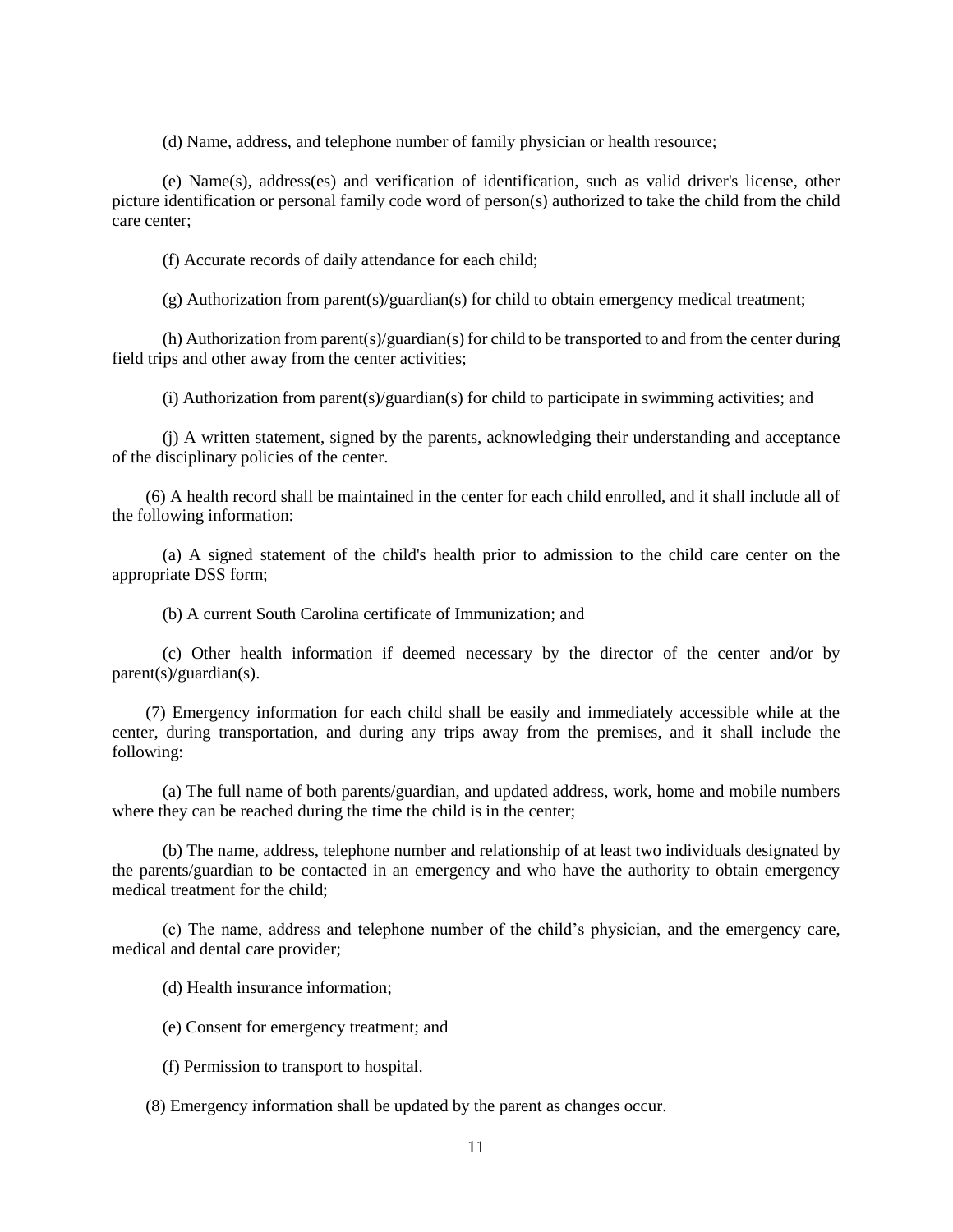H. Staff records shall include the following:

(1) Names, positions and hours of duty of staff members;

(2) Written policies that refer to or apply to DSS licensing regulations;

(3) Three letters of reference for the center director;

(4) Criminal history background records check forms for the director, staff, emergency person(s), and substitute (s);

(5) Record of training for director and staff; and

(6) Written statements signed by all staff members regarding disciplinary policies of the center.

(7) The director shall maintain health records in the center for himself/herself, staff, and emergency person(s) in accordance with  $114-505.G.(1)(a)$  through (d).

I. Confidentiality and applicable laws and regulations

(1) The center shall have written policy to safeguard the confidentiality of all records.

(2) A child's record, emergency information, photograph and other information about the child or family and information that may identify a child by name or address is confidential and may not be copied, posted on a web site or disclosed to unauthorized persons, without written consent from the child's parent.

(3) The center shall comply with all applicable federal, state, and local laws, regulations, and ordinances.

(4) The center shall make available at least one copy of Section 63-13-10 et seq., Code of Laws of South Carolina, a copy of sections of the Children's Code related to child abuse and neglect and a copy of the current regulations for child care centers that will be provided by the Department.

J. Communication

(1) The center shall have an operable telephone with an outside line that is accessible to staff persons in emergencies.

(2) Emergency telephone numbers for the police, fire department, ambulance service and poison control center shall be posted by each telephone.

(3) The center shall have an internal means of communication among staff.

(4) The center shall have electronic means of communications with the Department, except in locations where network service is unavailable or there is no coverage.

K. Staffing

(1) Child abuse checks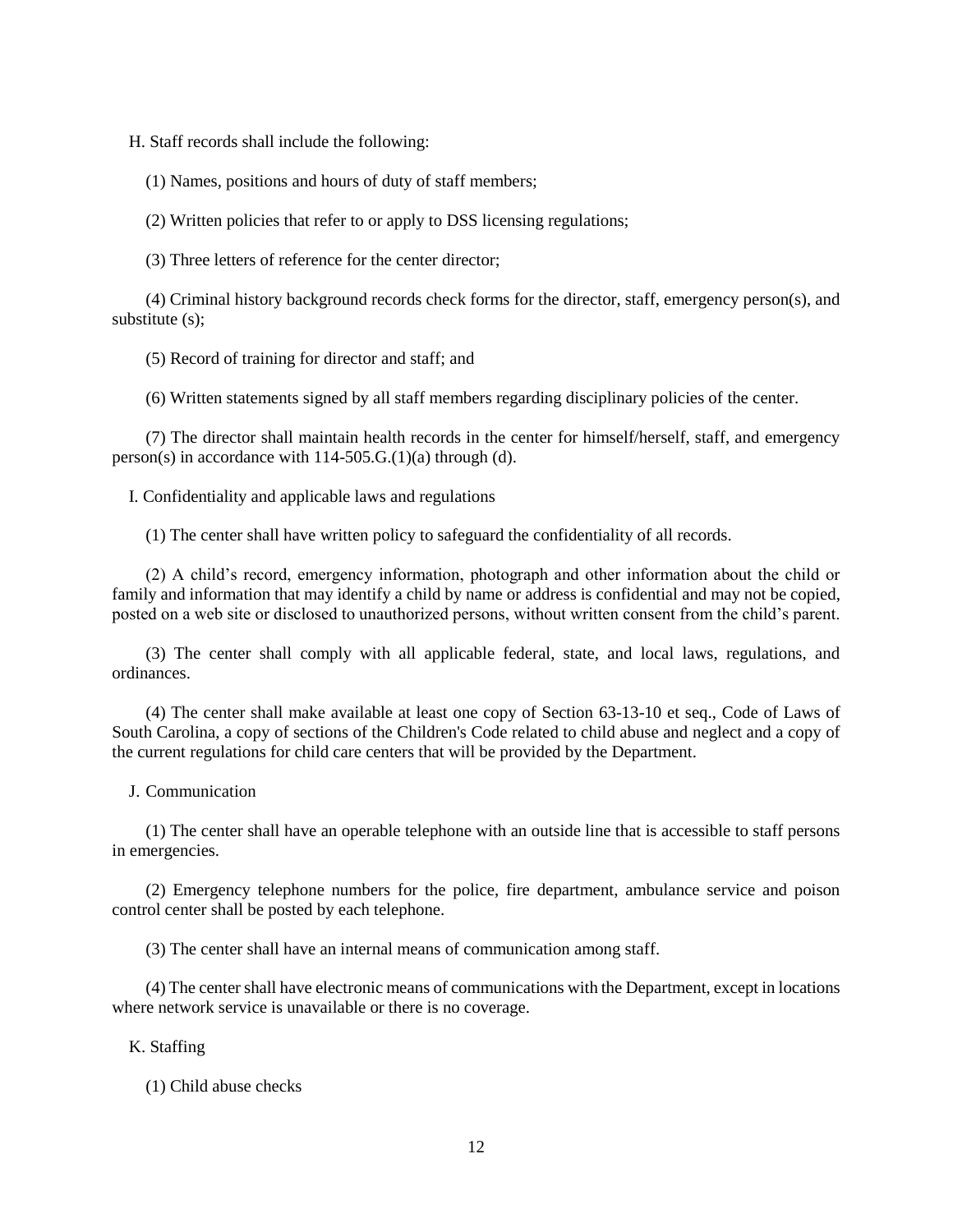(a) The director or staff shall not have been determined to have committed an act of child abuse or neglect or have been convicted of any crime listed in Chapter 3 of Title 16, Offenses Against the Person, any crime listed in Chapter 15 of Title 16, Offenses Against Morality and Decency or for the Crime of Contributing to the Delinquency of a Minor in Section 16-17-490.

(b) A check of the South Carolina Central Registry of Child Abuse and Neglect shall be requested by the director(s) on each staff person, except for volunteers in accordance with the following time lines:

(i) For the director(s) and at least two staff persons prior to the initial issuance of a regular or provisional license/approval.

(ii) For the director(s) and staff (including the emergency person) prior to employment and at renewal times, if the employee was hired more than 6 months prior to the renewal date.

(c) No child care center shall employ or retain an individual who has been determined to have committed an act of child abuse or neglect.

(2) Background criminal history checks

(a) To be employed by or to provide teacher/caregiver services at a child care facility, a person shall first undergo a State fingerprint review from the State Law Enforcement Division (SLED).

(b) A person may be provisionally employed or may provisionally provide teacher/caregiver services after the favorable completion of the state fingerprint review. The Federal Bureau of Investigation (FBI) fingerprints shall be submitted for review within 14 business days upon receiving the SLED results. Upon the completed FBI review, the results will be forwarded to the appropriate Department for distribution.

(c) No child care facility may employ a person, engage the services of or knowingly allow a person in the child care facility during normal hours of operation who is required to register under the sex offender registry act pursuant to SC Code of Laws Section 23-3-430 or who has been convicted of:

(i) A crime listed in Code of Laws of South Carolina; Chapter 3 of Title 16, Offenses Against the Person;

(ii) A crime listed in Code of Laws of South Carolina; Chapter 15 of Title 16, Offenses Against Morality and Decency;

(iii) The crime of contributing to the delinquency of a minor, contained in Code of Laws of South Carolina; Section 16-17-490.

(d) The results of the fingerprint reviews are valid and reviews are not required to be repeated as long as the person remains employed by or continues providing teacher/caregiver services in a child care facility; however, if a person has a break in service of one year or longer, the fingerprint reviews shall be repeated.

(e) Copies of State and Federal fingerprint results shall be retained in the staff file and available for review by Department staff, upon request.

(3) Center Director and/or Center Co-Director(s)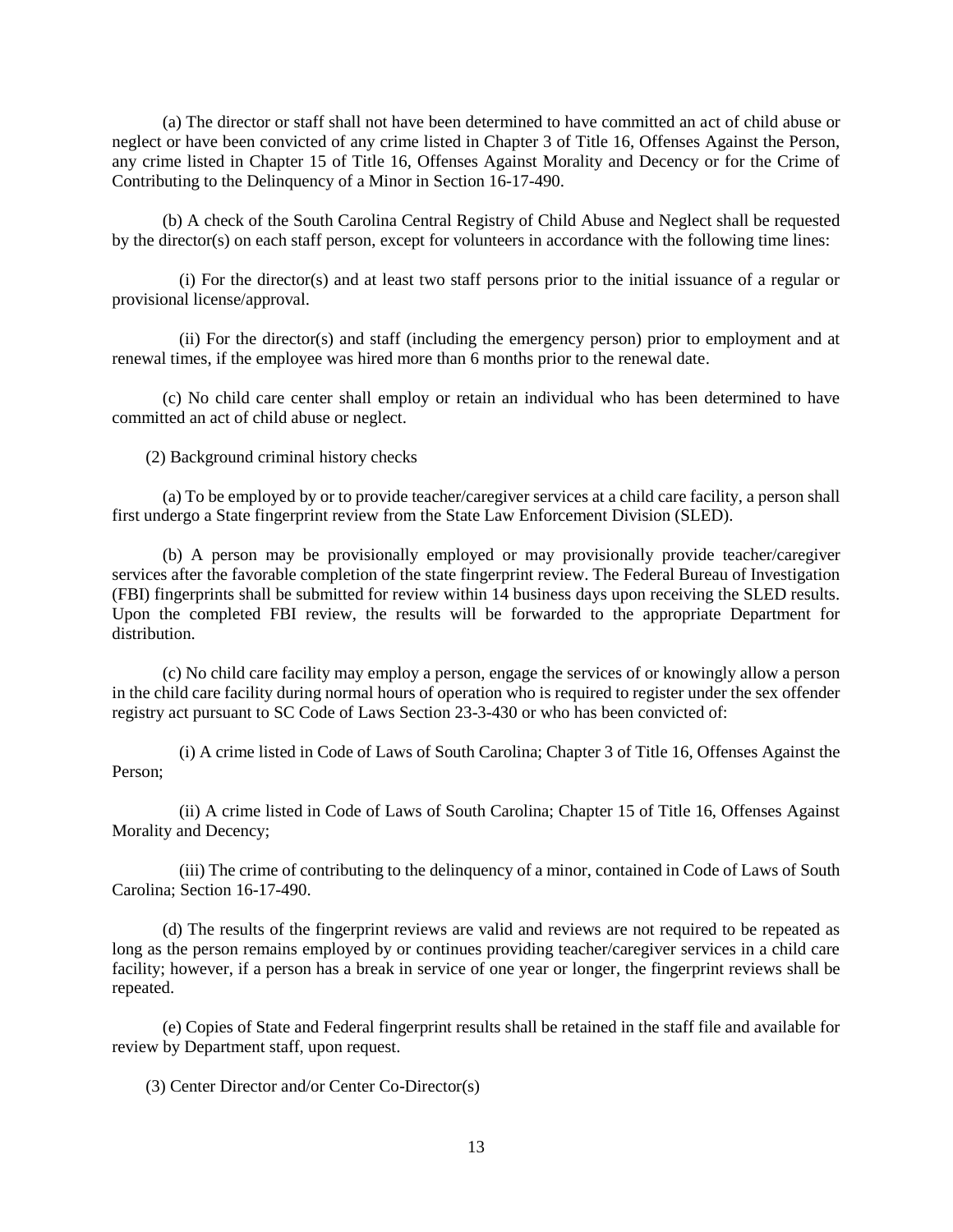(a) There shall be a center director and/or center co-director(s) responsible for the following:

(i) Administration and management of the center;

(ii) Safety and protection of the children;

(iii) Development and implementation of policies and procedures;

(iv) Communication with parents about the policies and procedures of the center;

(v) Staff hiring, supervision and ongoing professional development; and

(vi) Compliance with all applicable laws and regulations of the child care center.

(b) The center director(s) or a designee shall be physically present on-site during the hours of the center's operation. A center co-director is required when the program operates more than 12 hours per day.

(c) The center director and center co-director(s) shall be at least 21 years of age and meet one of the following qualifications:

(i) A bachelor's degree or advanced degree from a state-approved college or university in early childhood education, child development, child psychology or a related field that includes at least eighteen credit hours in child development and/or early childhood education;

(ii) A bachelor's degree from a state-approved college or university in any subject area, six months experience working with children in a licensed, approved or registered child care facility;

(iii) An associate's degree from a state-approved college or university in early childhood education, child development, child psychology or a related field, that includes at least eighteen credit hours in child development and/or early childhood education with six months' work experience in a licensed, approved or registered child care facility;

(iv) A diploma in child development/early childhood education from a state-approved institution or a child development associate credential (CDA), and one year work experience in a licensed, approved or registered child care facility; or

(v) A High School Diploma or GED, and Early Childhood Development (ECD) 101 with 3 years' experience in a licensed, approved or registered child care facility. One year shall include supervision of child care staff.

(4) Caregivers/Teachers

(a) Caregivers/Teachers shall meet the following:

(i) Be at least 18 years of age, and able to read and write; and

(ii) A teacher/caregiver who began employment in a licensed or approved child care center in South Carolina after June 30, 1994, must have at least a high school diploma or General Educational Development Certificate (GED) and at least six months' experience as a teacher/caregiver in a licensed or approved child care facility. However, a teacher/caregiver who is prevented from obtaining a high school diploma or GED because of a disability, and who otherwise is qualified to perform the essential functions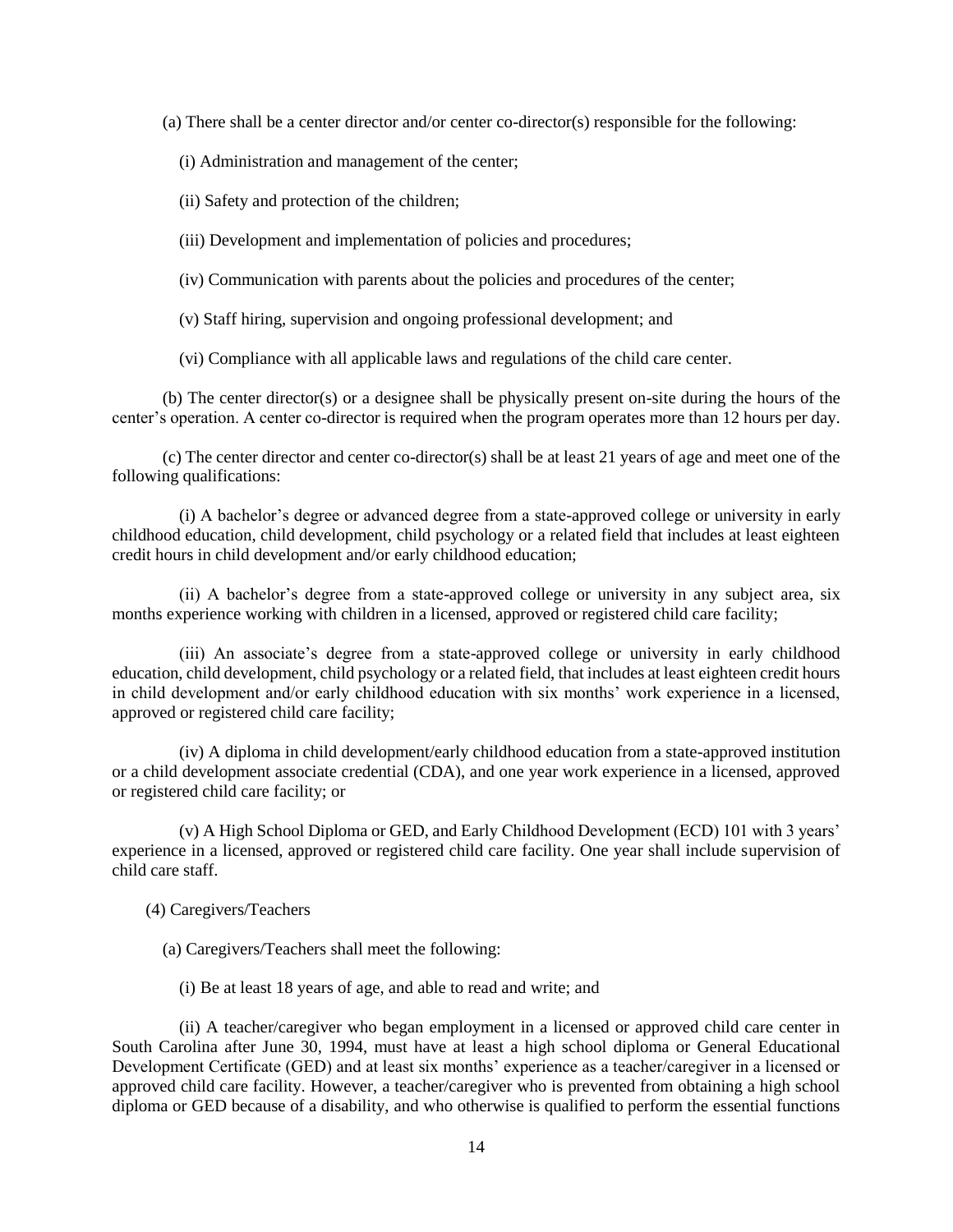of the position of teacher/caregiver, must have at least a high school Certificate of Completion and at least six months' experience as a teacher/caregiver in a licensed or approved child care facility. If a teacher/caregiver does not meet the experience requirements, the teacher/caregiver must be directly supervised for six months by a staff person with at least one-year experience as a teacher/caregiver in a licensed or approved child care facility. Within six months of being employed, a teacher/caregiver must have six clock hours of training in child growth and development and early childhood education or shall continue to be under the direct supervision of a teacher/caregiver who has at least one year of experience as a teacher/caregiver in a licensed or approved child care facility; or

(iii) A teacher/caregiver who has two years' experience as a teacher/caregiver in a licensed or approved facility and was employed as of July 1, 1994, in a licensed or approved child care center in South Carolina is exempt from the high school diploma, General Education Development (GED), and Certificate of Completion requirements of (ii) above.

(b) Exception: A teacher/caregiver with an undergraduate degree from a state approved college or university in early childhood, child development, elementary education, or a related field may begin working with the children immediately without additional supervision as long as they have 60 days' field experience with a group of children aged 0-8.

(c) Exception: A teacher/caregiver may be 17 years of age if he/she has received his/her GED or high school diploma and is continuously supervised by a qualified teacher/caregiver who is in the room at all times.

(d) Exception: Staff persons who were employed prior to the effective date of these revised regulations are not required to meet the staff qualifications specified in this chapter if the staff qualifications required in the prior regulations are met. If a teacher/caregiver has had more than a twelve-month break in service, the new guidelines shall be met for re-employment as a teacher/caregiver.

(5) Professional development

(a) The director(s) shall provide orientation for all new staff, volunteer(s), and emergency person(s) prior to their employment, volunteering, and student/teacher training. This orientation shall include the following:

(i) Specific job duties and responsibilities;

(ii) The requirements of this chapter related to their job; and

(iii) The policies and procedures of the center that affect the health and safety of children.

(b) The director shall participate in at least twenty clock hours of training annually. At least five clock hours shall be related to program administration and at least five clock hours shall be in child growth and development and/or health and safety excluding first aid and CPR training. The remaining hours shall come from the following areas: Curriculum, Nutrition, Special Needs, Child Guidance, Professional Development, or other areas approved by the Department, and must include blood-borne pathogens training as required by OSHA. Directors who receive training in excess of twenty hours per year may carry over ten hours to the following year in the category earned.

(c) All staff, with the exception of emergency person(s) and volunteer(s), providing direct care to the children shall participate in at least fifteen clock hours annually. The hours shall come from at least three of the following areas: child growth and development, curriculum , Child Guidance, Health and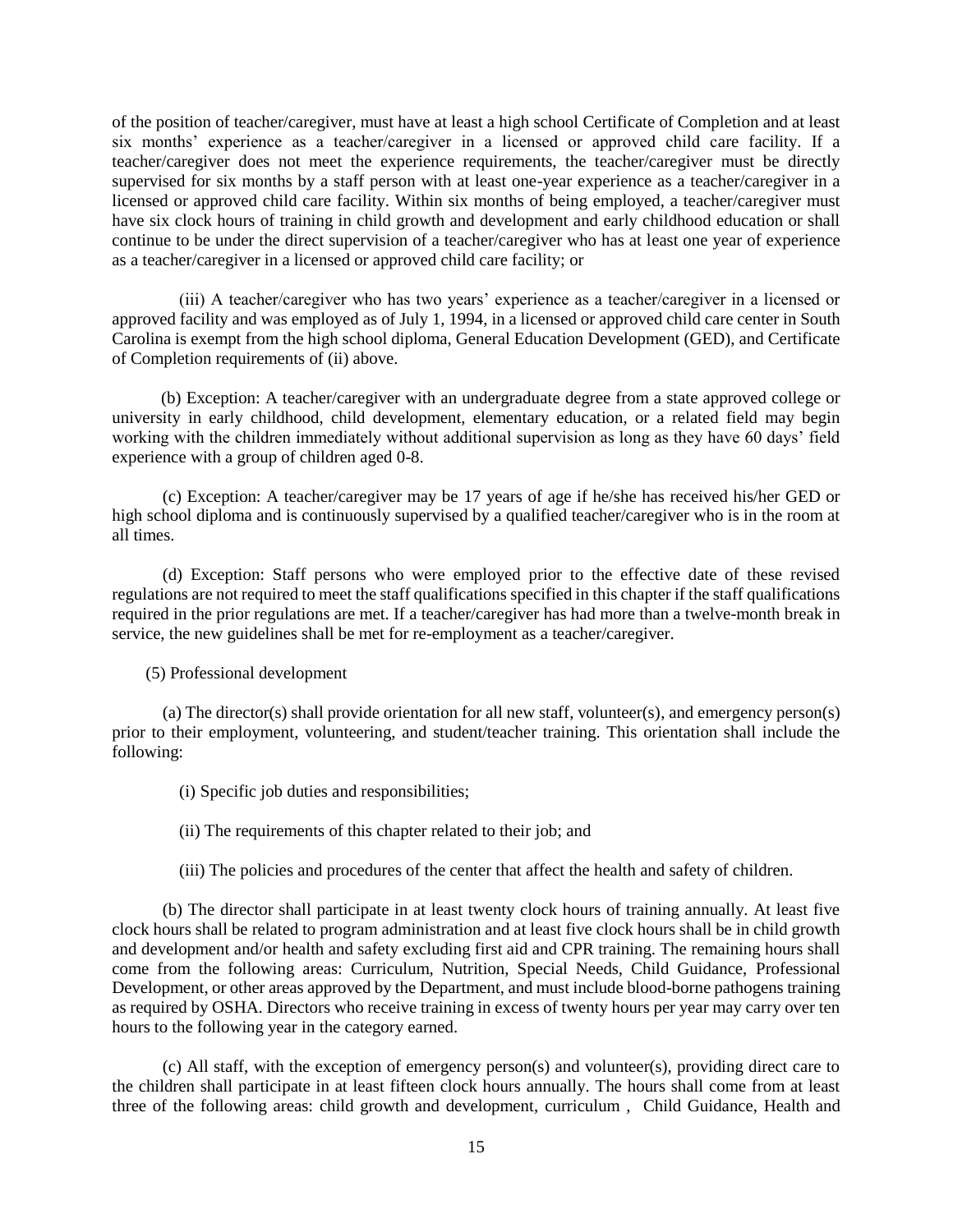Safety, Nutrition, Special Needs, Professional Development, Program Administration, or other areas approved by the Department, and must include blood-borne pathogens training as required by OSHA. CPR and first aid training do not count in the fifteen hours.

(d) Caregivers who receive training in excess of fifteen hours per year may carry over five hours to the following year in the category earned.

(e) When children with special needs are enrolled, the director and staff members shall receive orientation and/or training in understanding the child's special needs and ways of working in group settings when children with special needs are enrolled.

(f) All staff shall receive information regarding the developmental abilities of the age group(s) with whom the teacher/caregiver will be working.

(g) Records of training received shall be kept on the premises and include the name of the person trained, the person or persons conducting the training, date, number of hours, location, and the competency area of the training.

(h) At least one person who is certified in pediatric first aid, including rescue breathing, CPR, and management of a blocked airway shall be present in the center at all times when children are in care, and during group outings or field trips. It is recommended that a CPR certified teacher be in each infant and toddler classroom at all times when children are in care. It is recommended that a CPR/first aid certified caregiver must always be present and immediately available when any child is eating. Training shall be provided by an individual who is certified as a trainer by a recognized health care organization.

114-504. Supervision.

A. Children shall be directly supervised at all times by qualified staff persons:

(1) Directly supervised for infants, toddlers and two year olds means staff persons shall be in the same room or area as the children and that the children shall be within their sight at all times;

(2) Directly supervised for preschool and school-age children means staff persons are physically near, readily accessible, aware and responsible for the ongoing activity of each child and able to intervene when needed;

(3) The center shall have a written procedure to account for the presence of each child as the child enters and exits the premises, enters and exits a vehicle or moves to a new location in or around the center;

(4) There shall be at least two staff persons in the center at all times; and

(5) Children in feeding chairs shall be constantly supervised.

#### B. Ratios

(1) The following staffing ratios apply at all times children are present on the premises and during activities away from the center and shall be prominently posted in all classrooms.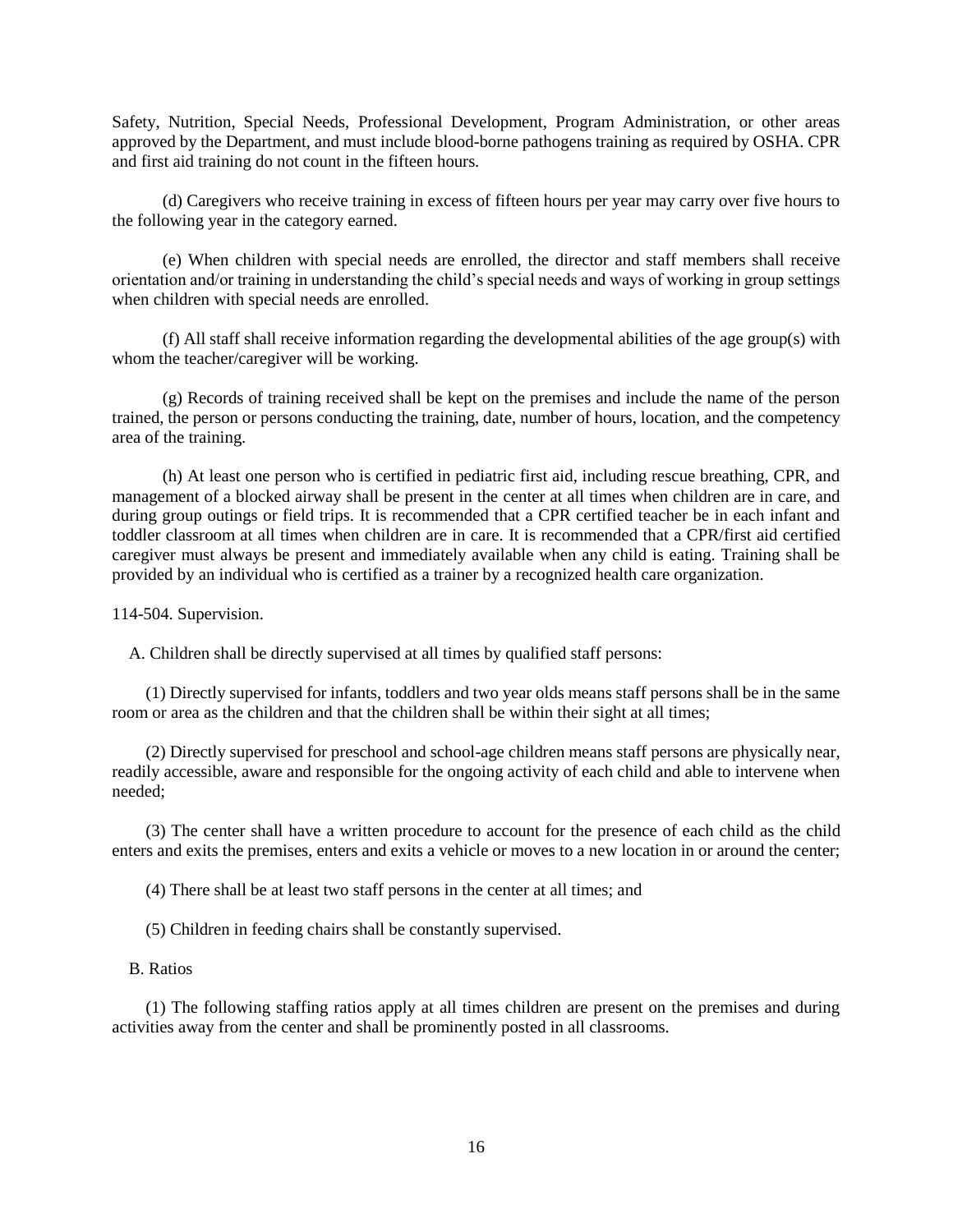### STAFF:CHILD RATIOS

| Child's Age         | <b>Staff:Child Ratio</b> |
|---------------------|--------------------------|
|                     |                          |
| Birth to one year   | 1:5                      |
| One to two years    | 1:6                      |
| Two to three years  | 1:8                      |
| Three to four years | 1:12                     |
| Four to five years  | 1:17                     |
| Five to six years   | 1:20                     |
| Six to twelve years | 1:23                     |

(2) When there are mixed age groups in the same room, the staff:child ratio shall be consistent with the age of the majority of the children when no infants or toddlers are in the mixed age group.

(3) For mixed age groups, with one or more infants or toddlers, the ratios applicable to the youngest child in the group apply.

C. Nap time staff:child ratios

(1) During nap times the following ratios apply as long as at least one other staff person is readily available:

# NAP TIME STAFF:CHILD RATIOS

| Child's Age          | Staff:Child Ratio |
|----------------------|-------------------|
|                      |                   |
| Birth to one year    | 1:5               |
| One to two years     | 1:6               |
| Two to three years   | 1:16              |
| Three to four years  | 1:24              |
| Four years and older | 1.34              |

### D. Water safety staffing

(1) The following staffing ratios apply at all times while children are swimming or wading. The staffing ratios shall also apply at all times while children are near a water body that poses a potential risk based upon the age of the child.

# WATER SAFETY STAFF:CHILD RATIOS

| Child's Age          | Staff: Child Ratio |
|----------------------|--------------------|
| Birth to two years   | 1:1                |
| Two to three years   | 1:2                |
| Three to four years  | 1:3                |
| Four to five years   | 1:6                |
| Five years and older | 2.25               |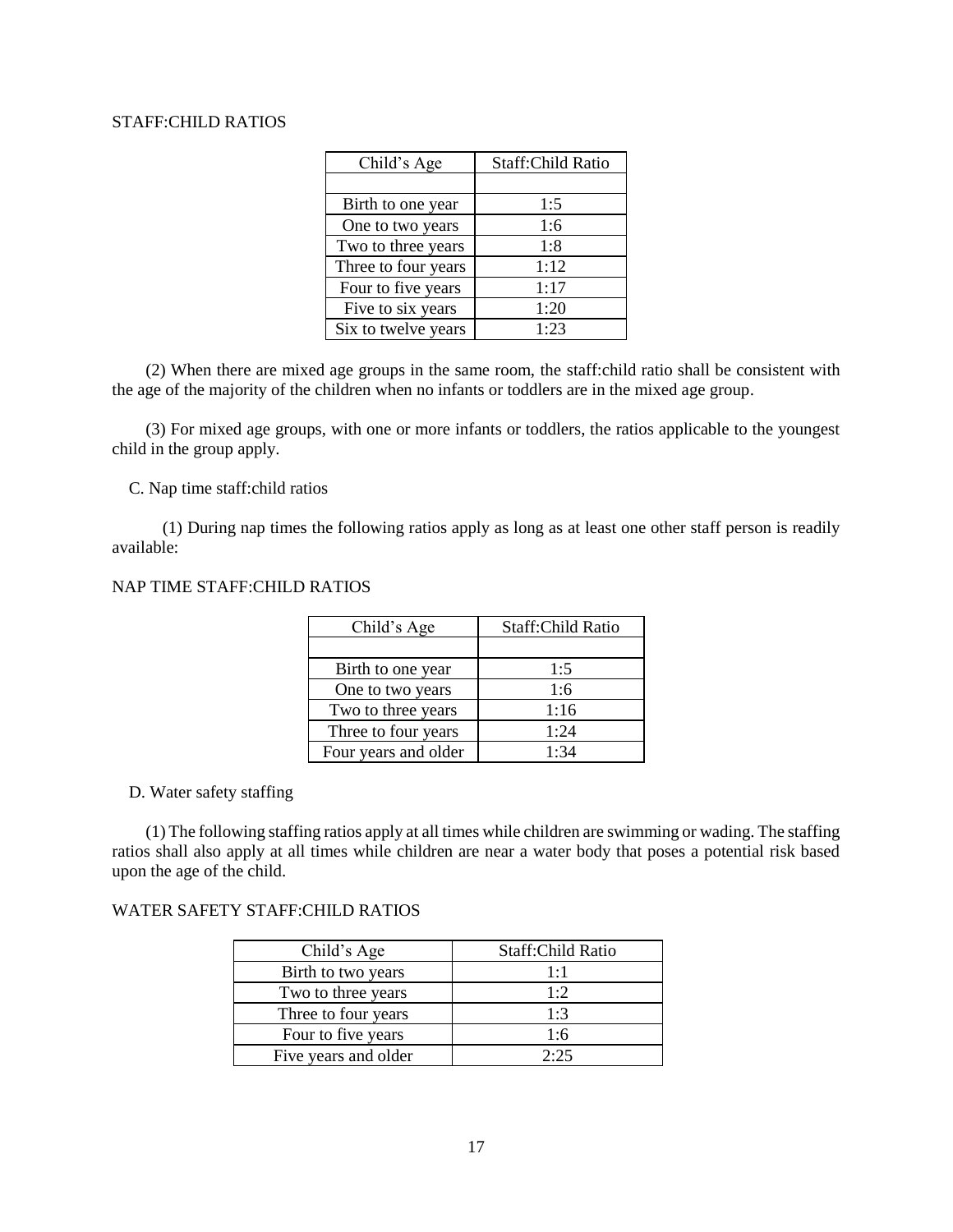(2) All swimming activities shall be supervised by a person with current lifeguard training certification. If this is a staff person who has current lifeguard training certification, they may be included in the staff:child ratio. In instances in which all staff members can, without the ability to swim, quickly reach any child, a certified lifeguard is unnecessary.

114-505. Health, Sanitation and Safety.

A. Child health

(1) There shall be a statement from a parent/guardian attesting to the health status of the child within 30 days prior to admission and utilizing the appropriate DSS Form.

(2) Children shall be excluded from child care when they exhibit the conditions listed in the South Carolina Department of Health and Environmental Control Exclusion Policy, State Law 1976, Code Section 44-1-110, 44-1-140, and 44-29-10.

(3) During hours of operation there shall be no smoking or consumption of alcoholic beverages, or use of other non–prescription narcotic or illegal substances on the center premises. People who appear to be under the influence of alcohol or other drugs shall not be in the center when children are present.

B. Sanitation

(1) Staff shall ensure that children's faces and hands are clean.

(2) Furniture, toys, and equipment that come into contact with children's mouths shall be washed, rinsed, and sanitized daily and more often if necessary.

(3) Furniture, toys and equipment soiled by secretion or excretion shall be sanitized before reuse.

(4) Linens and blankets as well as cribs, cots, and mats shall be cleaned at least weekly.

(5) If children brush their teeth at the center, each child shall have a separate, labeled toothbrush, stored with bristles exposed to circulating air, and not in contact with another toothbrush.

C. Emergency medical plan

(1) The center shall have an emergency medical plan to address the following:

(a) Medical conditions under which emergency care and treatment is warranted;

(b) Steps to be followed in a medical emergency;

(c) The hospital or source of health care to be used;

(d) The method of transportation to be used; and

(e) An emergency staffing plan.

(2) Emergency information for the child shall be taken with the child to the hospital or emergency location.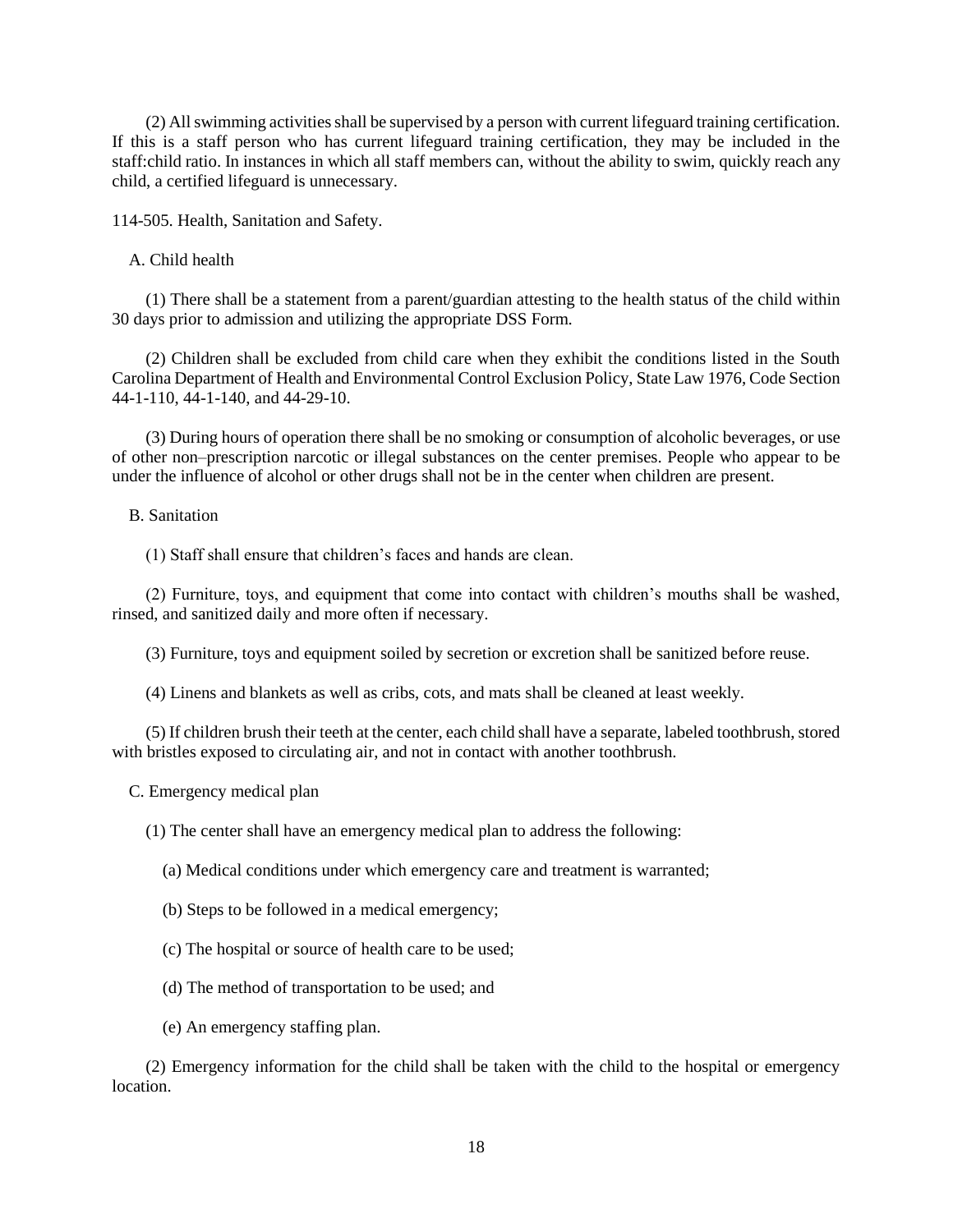(3) A staff person shall remain with the child at the hospital or emergency location until the parent arrives.

D. Medications or medical procedures

(1) Written, signed and dated parental consent is required prior to the administration of any prescription or over the counter medication or administration of special medical procedures:

(a) All medications shall be used only for the child for whom the medication is labeled;

(b) Medications shall not be given in excess of the recommended dose; and

(c) Prescribed special medical procedures ordered for a specific child shall be written, signed, and dated by a physician or other legally authorized healthcare provider.

(2) Storage of medications:

(a) All medications shall be kept in their original labeled containers and have child protective caps. The child's first and last name shall be on all medications;

(b) All medications shall be stored in a separate locked container under proper conditions of sanitation, temperature, light, and moisture; and

(c) Discontinued and expired medications shall not be used and shall be returned to the parent or disposed of in a safe manner.

(3) Medication log:

(a) For each medication that is administered by a staff person, a log shall be kept including the child's name, the name of the medication, dosage, date, time and name of person administering the medication. This information shall be logged immediately following the administration of the medication and a copy provided to the child's parent(s)/guardian(s).

(4) Medication errors:

(a) Medication errors, e.g. failure to administer a medication at the prescribed time, administering an incorrect dosage of medication or administering the wrong medication, shall be recorded in the child's record; and

(b) The parent shall be immediately notified and notified in writing of a medication error or a suspected adverse reaction to a medication.

### E. First aid kit

(1) A first aid kit shall be available for the treatment of minor cuts and abrasions and shall be stored in a location inaccessible to children.

F. Diapering

(1) Each room in which children who wear diapers are cared for shall have its own diaper-changing area adjacent to the hand-washing sink.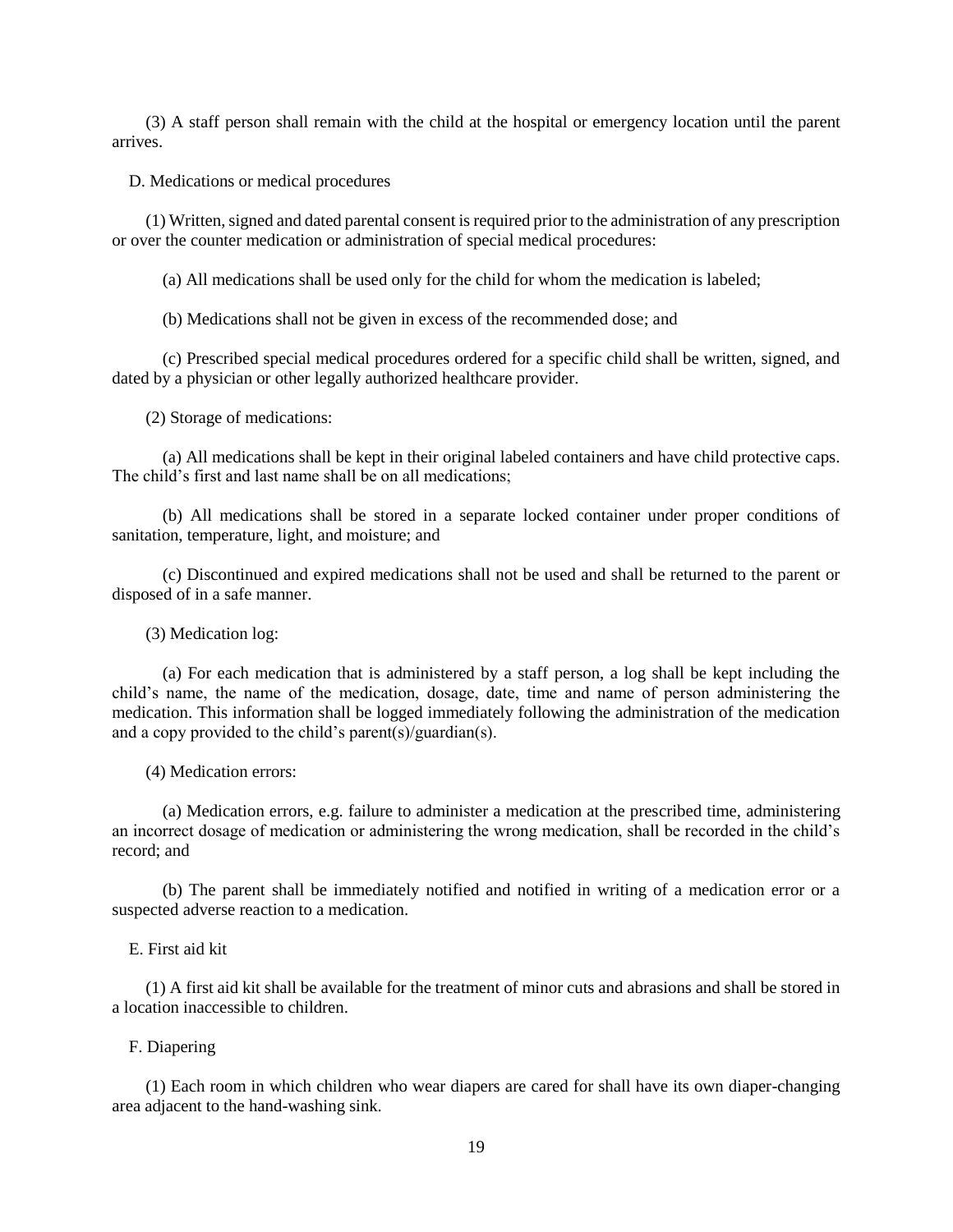(2) Facilities caring for infants shall provide a diaper changing area located within clear view.

(3) Diaper changing procedures shall be consistent with those recommended by the Center for Disease Control and Prevention.

(4) Diapering surfaces shall be sanitizable.

(5) Diapering surfaces shall be clean, seamless, waterproof and sanitary.

(6) Diapering surfaces shall be cleaned and sanitized after each use by washing to remove visible soil followed by wiping with an approved sanitizing solution (e.g. 1 tablespoon of chlorine bleach per 1 quart of water) and/or disposable, non-absorbent paper sheets approved for this purpose and shall be discarded immediately after each diapering.

(7) Blood contaminated materials and diapers shall be discarded in a plastic bag with a secure tie. Surfaces contaminated with blood or blood-containing body fluids shall be cleaned with a solution of chlorine bleach and water.

(8) Diapering shall occur only at a diapering changing area or in a bathroom.

(9) Diaper changing areas shall not be used for any purpose other than for diapering.

(10) Individual disposable wipes shall be used at each diaper change and shall be placed in a plasticlined, covered container and disposed of properly, and kept out the reach of children.

(11) Each waste and diaper container shall be labeled and clean and free of build-up of soil and odor. Wastewater from such cleaning operations shall be disposed of as sewage.

(12) Soiled disposable diapers and disposable wipes shall be kept in a closed, labeled hands-free operated, plastic lined receptacle within reach of diaper changing area separate from other trash. Soiled non-disposable items shall be kept in a sealed plastic bag after feces is disposed of through the sewage.

(13) Disposable non-absorbent paper sheets shall be disposed of immediately after diapering is completed.

(14) Soiled disposable diapers shall be disposed outside the building daily. Soiled non-disposable diapers shall be kept in a sealed plastic bag and returned to the parent daily.

(15) Staff shall check diapers and clothing at a frequency that ensures prompt changing of diapers and clothing.

(16) No child shall be left unattended while being diapered.

#### G. Staff health

(1) The director shall maintain the following records in the center for herself/himself, staff, and emergency person(s):

(a) Medical statements required by the Department and completed by the staff person verifying that his/her health is satisfactory. Medical statements shall be updated as necessary;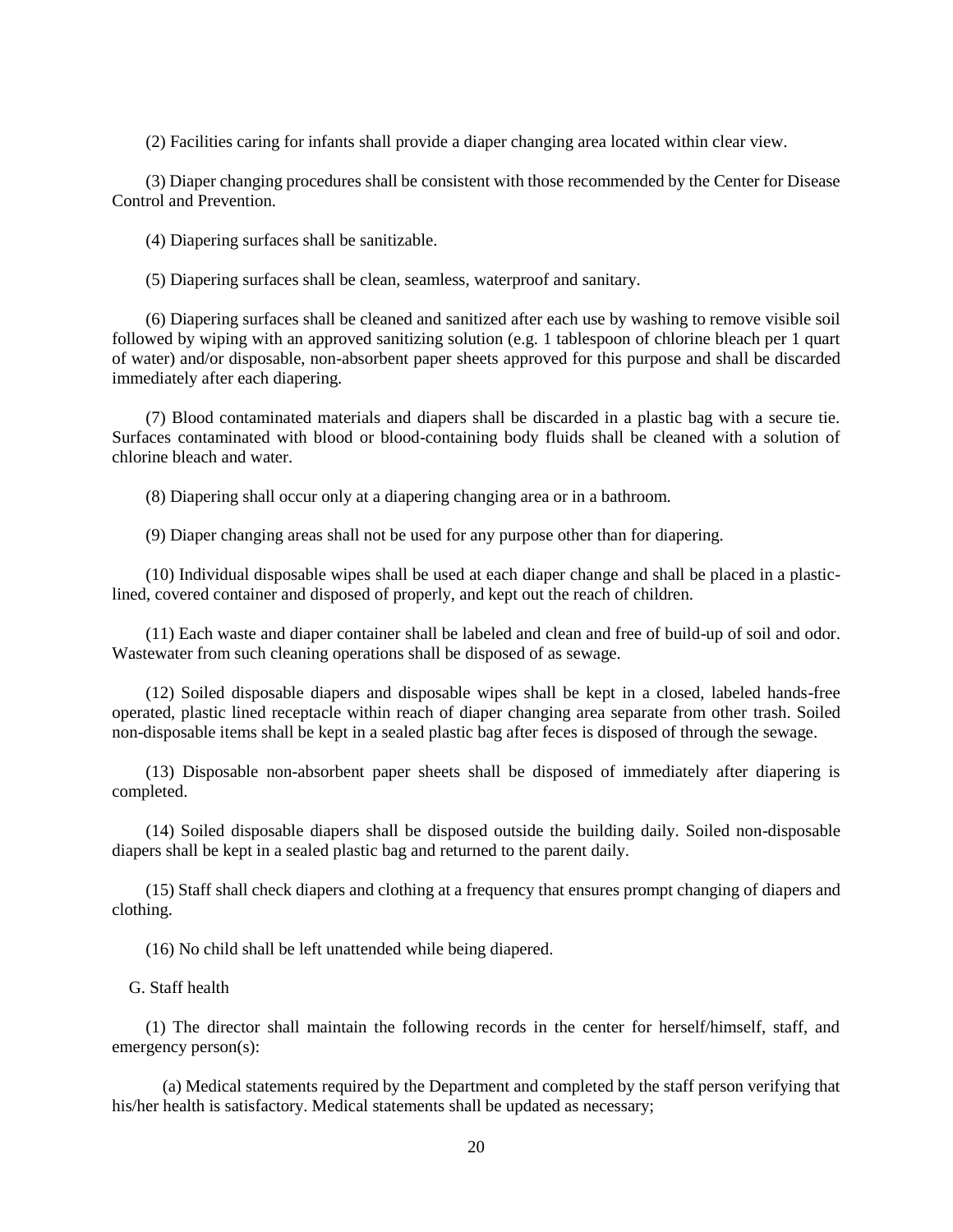(b) A health assessment from a health care provider assessing the ability of the staff person to work with children. The health assessment shall be completed within three months prior to employment or within the first month of employment and shall include health history, physical exam, vision and hearing screening, a review of immunization status, and a discussion regarding recommended vaccinations, including a onetime adult dose of TDAP. A new health assessment shall be obtained by the director and staff at least every four years after the initial assessment; and

(c) New employees must provide written evidence from a physician or health resource attesting that they are free from communicable tuberculosis pursuant to state statute or the South Carolina Department of Health and Environmental Control regulations or policy.

(d) For transferring employees, a current health assessment and written evidence that the employee is free from communicable tuberculosis can transfer with the employee pursuant to state statute or the South Carolina Department of Health and Environmental Control regulations or policy.

(2) No person who is known to be afflicted with any disease in a communicable form, or who is a known carrier of such a disease, or who is afflicted with boils, infected wounds, or sores or acute respiratory infection, shall work in any capacity in a child care center in which there is likelihood of such person transmitting disease or infection to other individuals.

(3) Any staff member, including the director, emergency person(s) and volunteer(s) who, upon examination or as a result of tests, shows a condition that could be detrimental to the children or staff, or which would prevent satisfactory performance of duties, shall not continue work at the child care center until the healthcare provider indicates that the condition no longer presents a threat to children or staff.

(4) Staff persons shall wash their hands with soap and warm running water upon arrival at the center, before preparing or serving food, before assisting a child with eating, after assisting a child with toileting or diapering, before and after toileting, after administering medication, after cleaning, after assisting with wiping noses, after contact with body fluids, after contact with animals and after using cleaning materials. Hands shall be washed even if gloves are worn to perform these tasks.

(5) Staff shall be excluded when they exhibit the conditions listed in the SC Department of Health and Environmental Control Exclusion Policy, pursuant to Section 44-1-110, 44-1-140, and 44-29-10 of the South Carolina Code Ann (2002).

H. Fire safety and emergency preparedness

(1) Private and public child care centers shall comply with the regulations and codes of the State Fire Marshal.

(2) In the event of a natural disaster or unscheduled closing of a child care center, the capacity may be exceeded temporarily to accommodate the displaced children. The director shall notify the Department of the situation and maintain appropriate staff:child ratios at all times. Required records shall be kept on file for the new enrollees.

(3) The facility shall have an up to date written plan for evacuating in case of fire, a natural disaster, or other threatening situation that may pose a health or safety hazard. The facility shall also include procedures for staff training in this emergency plan.

I. Transportation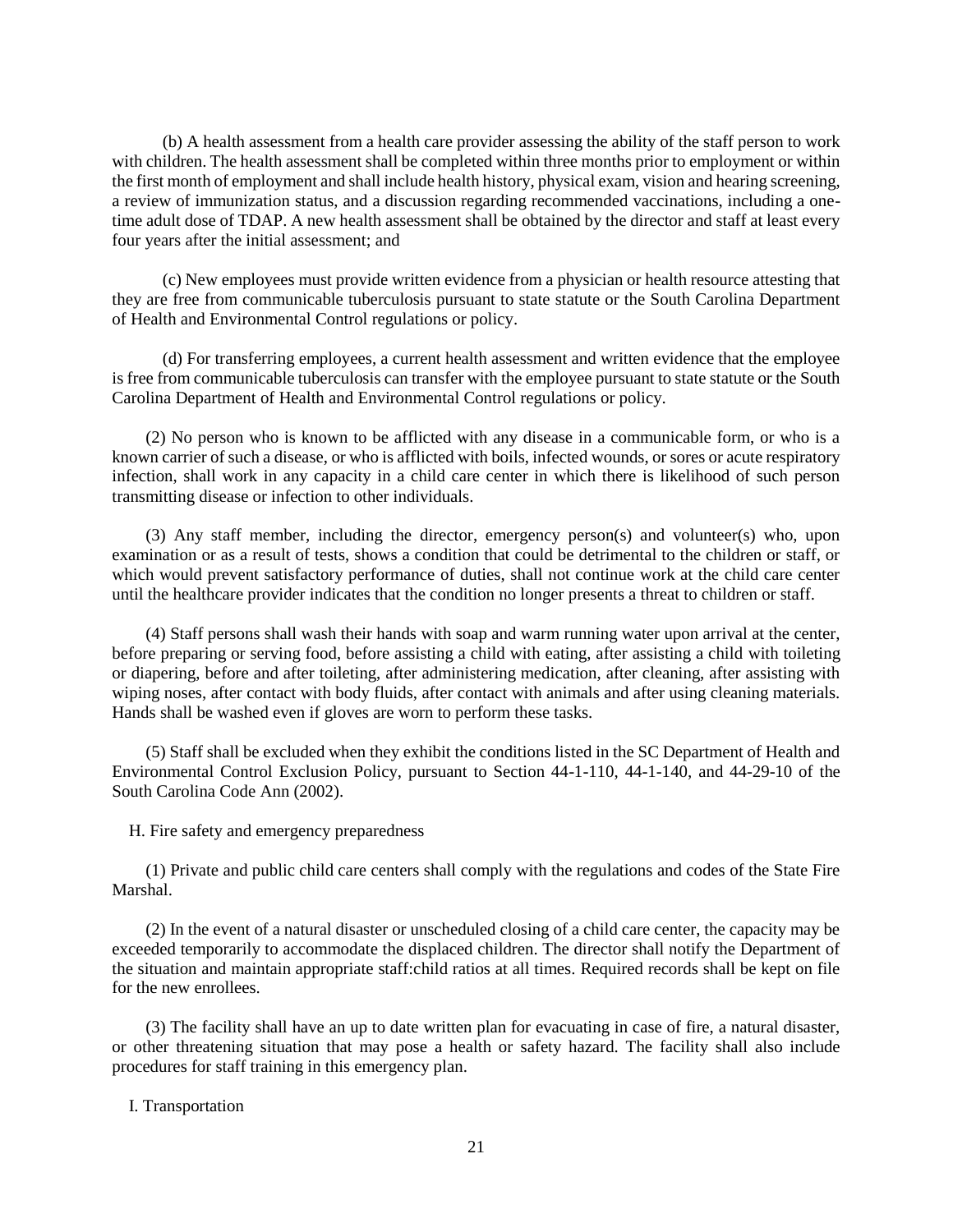(1) If the center provides or arranges for transportation through contract, the following transportation requirements apply:

(a) The staffing ratios specified in 114-504.B.(1) through (3) apply. The driver of the vehicle shall not be counted in the ratios for infants or toddlers.

(b) Each child shall be secured in an individual, age-appropriate safety restraint at all times the vehicle is in motion.

(c) Safety restraints shall be used in accordance with the manufacturer's instructions.

(d) A child shall not be left unattended in a vehicle.

(e) Transportation placement of children in the vehicle shall be in accordance with all applicable state and federal laws.

(f) The driver shall have a valid regular or commercial driver's license and shall be in compliance with Section 63-13-40 of the South Carolina Code of Laws.

(g) There shall be a first aid kit and emergency information on each child in the vehicle.

(h) Use of tobacco products is prohibited in the vehicle.

(i) Written consent from the parent is required prior to transportation.

(j) When the facility provides transportation to and from the child's home, the facility staff shall be responsible for picking the child up and returning the child to a designated location.

(k) The director and/or staff of the center shall provide the driver of the vehicle with a record that lists the name, address, and telephone number of the center, as well as names of children being transported.

(2) The following requirements apply for safe pick-up and drop-off:

(a) The center shall have safe crossways and pick-up and drop-off locations and communicate these locations to the parents.

(b) Children shall be directly supervised during boarding and exiting vehicles.

(c) The director and/or staff shall have on file, in the facility, written permission from parent(s)/guardian(s) for transporting children to and from the home, school, or other designated places, including center-planned field trips and activities.

(d) Written transportation plans for routine travel shall be on file. Plans shall include a checklist to account for the loading and unloading of children at every location.

114-506. Program.

A. Program of activities

(1) There shall be a written, planned, daily program of activities for all children.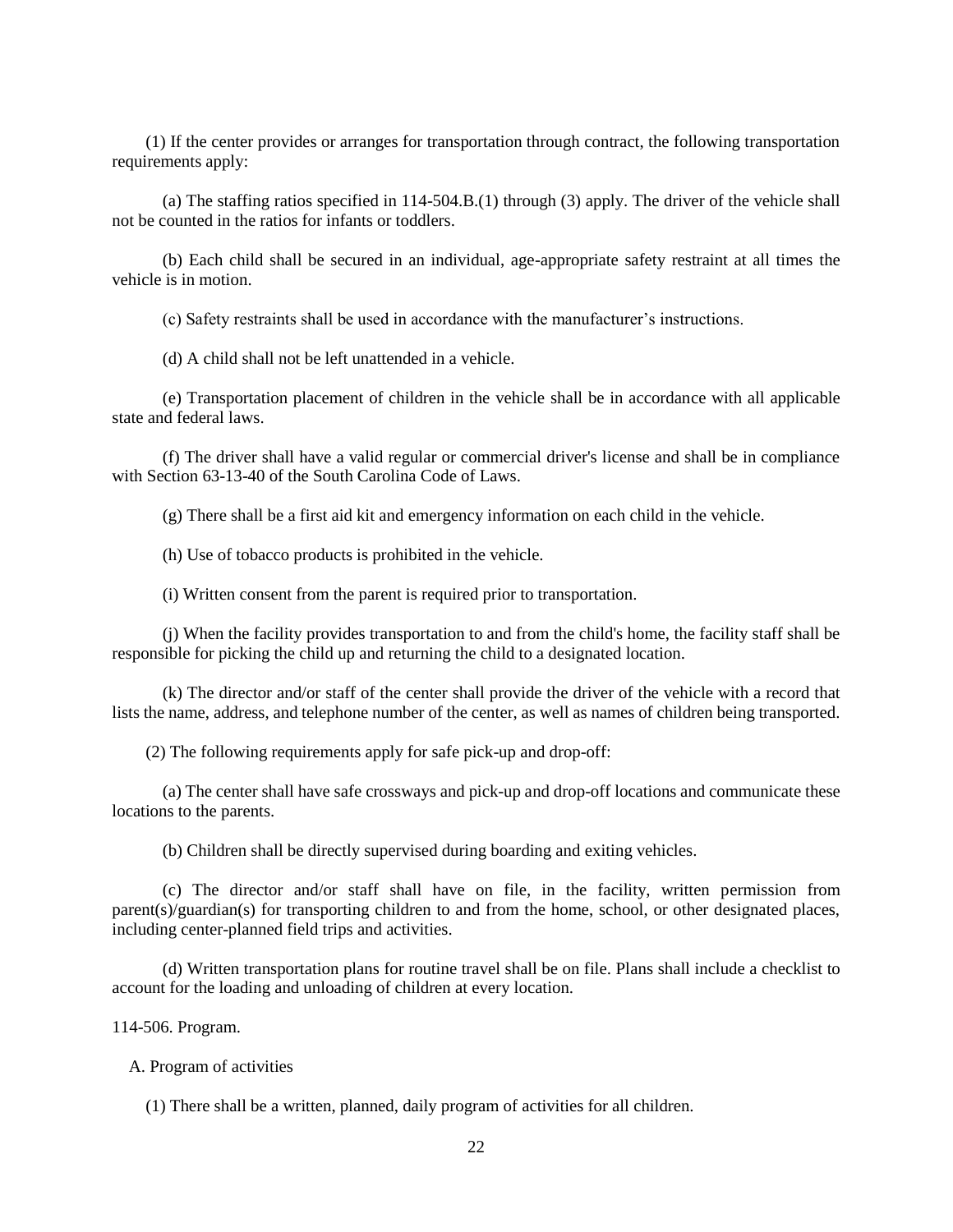(2) Activities shall be developmentally appropriate.

(3) Staff shall plan and provide daily age-appropriate activities in accordance with the child's developmental level, such as stories, music, art, cooking, living skills, puzzles, blocks, etc.

(4) Children shall be provided daily indoor opportunities for freedom of movement.

(5) Quiet areas with supervision shall be made available to children desiring to be alone or to work on homework.

(6) Staff persons shall provide the opportunity for the children to ask questions and engage in conversations with others. Staff shall have frequent positive verbal communications with the children.

(7) Age appropriate radio and television, VCR tapes, DVDs and other media shall be previewed by the director and staff and used only as a supplement and enhancement to the daily program. No child shall be required to view these media programs.

(8) All children shall be given the opportunity for outdoor play daily, weather permitting.

(9) Napping expectations and time periods shall be developmentally appropriate and meet the needs of the individual child.

B. Discipline and behavior management

(1) The facility's discipline policy shall outline methods of guidance appropriate to the ages of the children. Positive, non-violent, non-abusive methods for managing behavior shall be implemented.

(2) All teacher/caregivers shall sign a facility agreement to implement the discipline and behavior management policy, with a statement that specifies no corporal punishment.

(3) Emotional abuse is also prohibited, including but not limited to: profane, harsh, demeaning or humiliating language in the presence of children. Threatening, humiliating, ignoring, corrupting, terrorizing, or rejecting a child is prohibited.

(4) Withholding, forcing, or threatening to withhold or force food, sleep or toileting is prohibited.

(5) Unsupervised isolation of a child shall not be allowed. The child shall be within sight of staff if isolation from the group is used.

(6) The use of children to discipline other children is prohibited.

(7) Children shall not be restrained through drugs or mechanical restraints.

114-507. Physical Site.

A. Indoor space and conditions

(1) The director shall provide at least thirty-five (35) square feet of indoor play space per child, measured by Department staff from wall to wall. Department staff shall determine the total number of children to be cared for in each room by measuring and computing the rooms separately. Bathrooms,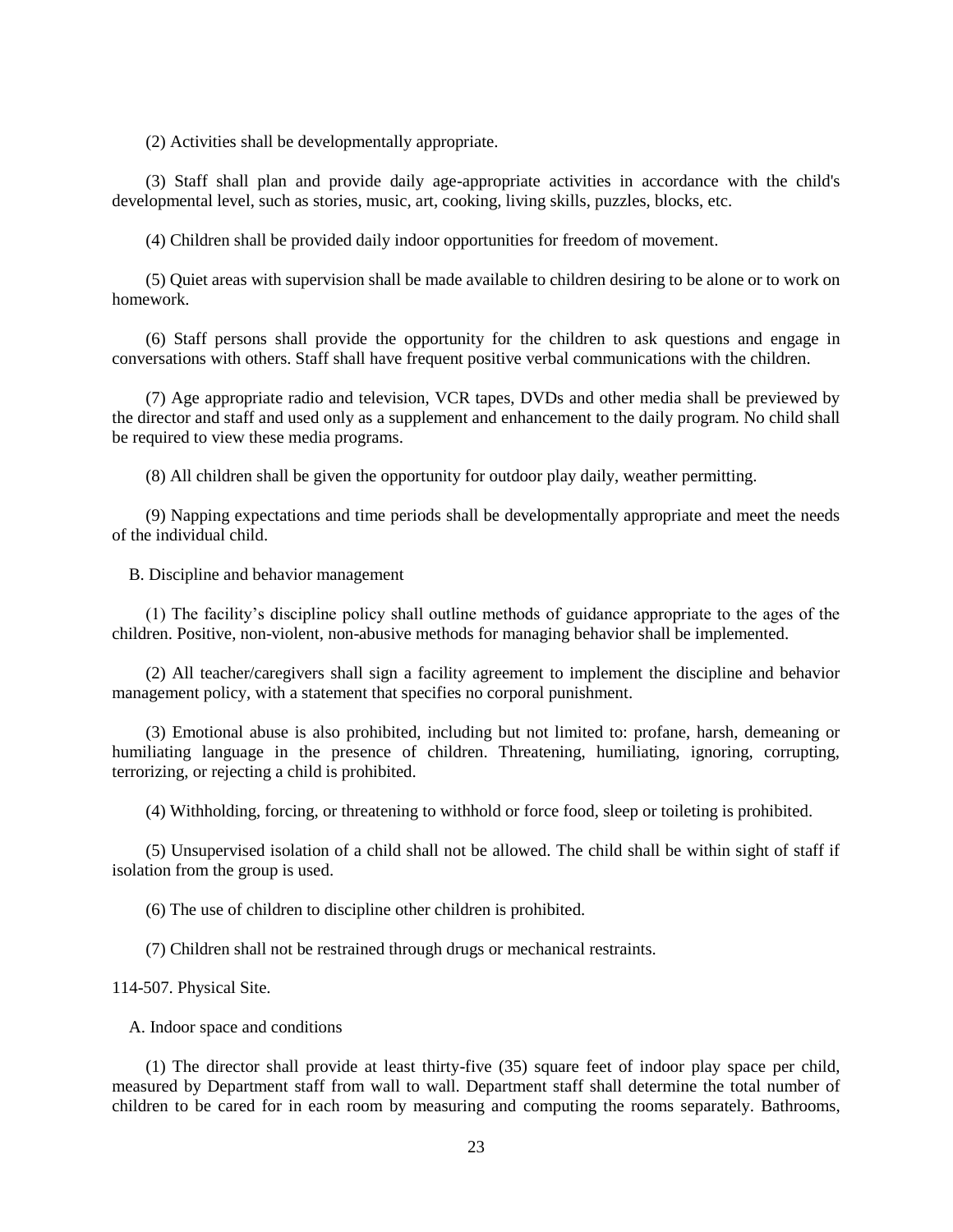reception areas, isolation rooms, halls and space occupied by cupboards, shelves, furniture and equipment which are accessible to children for their use shall be allowable space. Kitchens, storage rooms, and storage cabinets used solely for or by staff shall be excluded. Halls, although included in total indoor space, shall not be used for activities or storage of furniture and equipment.

### (2) Ventilation

(a) Child care areas, dining areas, kitchens, and bathrooms shall be ventilated by mechanical ventilation, such as fans or air conditioning, or at least one operable window.

(b) If freestanding fans are used, fans shall have a stable base, be equipped with protective guards and be placed in a safe location.

(c) Windows, including windows in doors, when utilized for ventilation purposes shall be securely screened to prevent the entrance of insects.

(d) Windows accessible to children under 5 years of age that are above ground level of the building shall be adjusted to limit the opening to less than 6 inches or protected with guards that do not block outdoor light.

(3) Safety glass shall be used on clear glass windows and doors that are within thirty-two inches above floor level and that are accessible to children. Decals shall be applied to all glass or sliding patio doors and placed at eye level of the children being cared for at the facility.

#### (4) Lighting

(a) Rooms, hallways, interior stairs, outside steps, outside doorways, porches, ramps, and fire escapes shall be lighted.

(b) At least twenty foot candles of light shall be required on all work surfaces in food preparation, equipment washing, utensil washing, hand-washing areas, and toilet rooms.

(c) Adequate, safe lighting for individual activities, for corridors, and for bathrooms shall be provided.

#### (5) Environmental hazards

(a) Safety barriers shall be placed around all heating and cooling sources, such as hot water pipes, fixed space heaters, wood- and coal-burning stoves, hot water heaters, and radiators, that are accessible to children to prevent accidents or injuries upon contact by the child.

(b) Knives, lighters, matches, projectile toys, tobacco products, microwave ovens, and other items that could be hazardous to children shall not be accessible to children.

(c) To prevent lead poisoning in children, child care centers shall meet applicable lead base paint requirements, as established by the South Carolina Department of Health and Environmental Control (DHEC), pursuant to South Carolina Code annotated Section 44-53-1310, et seq., and Regulation Number  $(61-85)$ .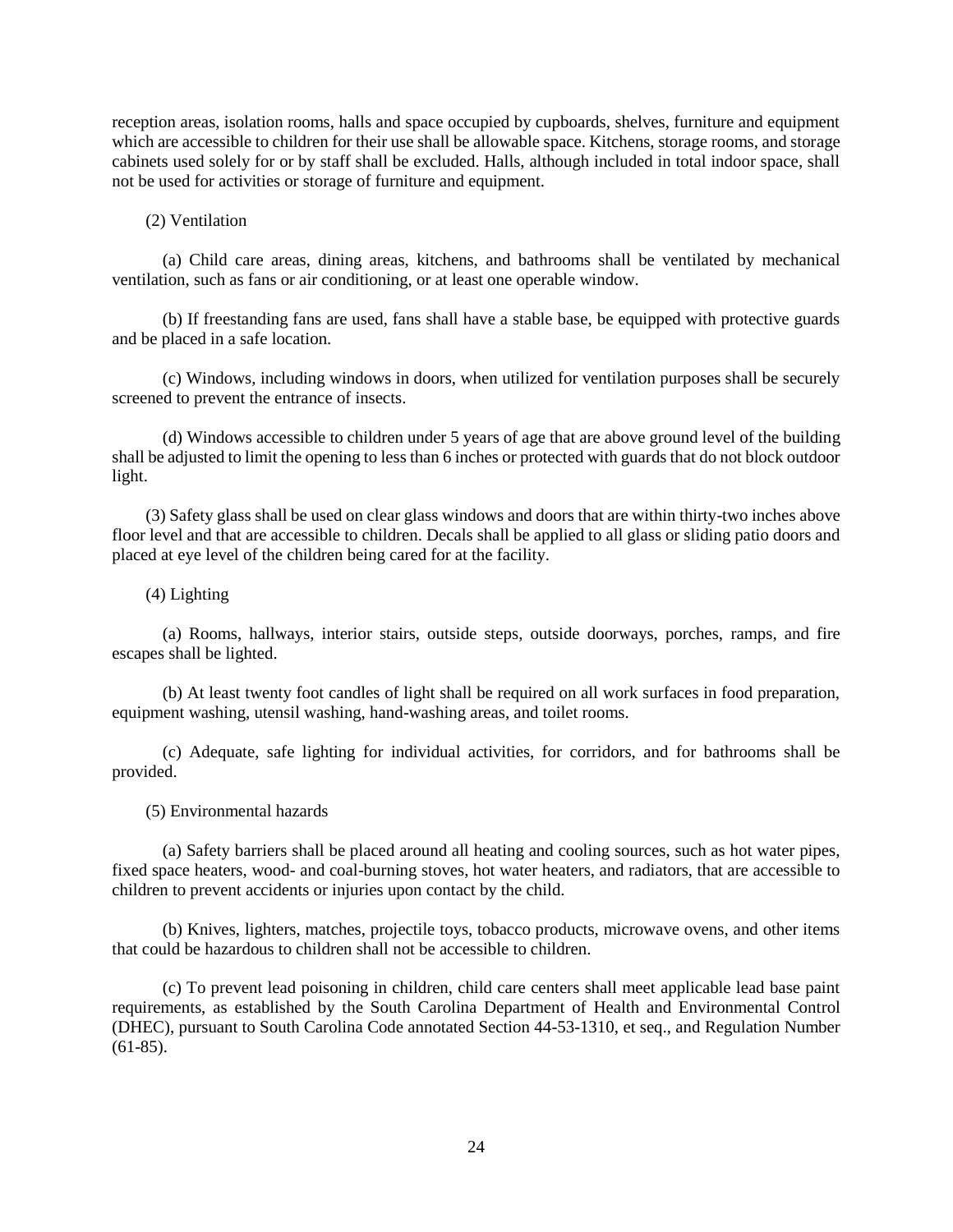(d) Floors, walls, ceilings, windows, doors and other surfaces shall be free from hazards such as peeling paint, broken or loose parts, loose or torn flooring or carpeting, pinch and crush points, sharp edges, splinters, exposed bolts and openings that could cause head or limb entrapment.

(e) The use of sinks, equipment, and utensil-washing sinks, or food preparation sinks for the cleaning of garbage and refuse containers, mops or similar wet floor cleaning tools, and for the disposal of mop water or similar liquid waters is prohibited.

(f) Children shall not be present in the area during construction or remodeling and not in the immediate area during cleaning or in such a manner as to create a condition that might result in an accident or cause harm to the health and safety of the children.

(g) The following items shall be secured or inaccessible to children for whom they are not age appropriate:

(i) Items that may cause strangulation such as blind cords, plastic bags, necklaces, and drawstrings on clothing and string;

(ii) Items that may cause suffocation such as sand, beanbag chairs, pillows, soft bedding, and stuffed animals; and

(iii) Items that may cause choking such as materials smaller than 1 ¼ inch in diameter, items with removable parts smaller than 1 ¼ inch in diameter, Styrofoam objects and latex balloons.

(6) Water Supply

(a) The water supply shall meet applicable requirements for water quality and testing in accordance with DHEC.

(b) The center shall have hot and cold water under pressure. (Forty PSI recommended) If water is unavailable for four hours, a center must close.

(c) Hot water shall meet current DHEC regulations for Retail Food Establishments: 61-25.

(d) Safe drinking water shall be available to children at all times and there shall be no use of common drinking cups.

(e) If a water fountain is available, it shall be of an angle-jet design, maintained in good repair and kept sanitary. There shall be no possibility of mouth or nose submersion.

(f) Ice used for any purpose shall be made from water from an approved source. The ice shall be handled and stored in a sanitary manner.

(7) Temperature

(a) Temperature shall be maintained between 68 and 80 degrees Fahrenheit as appropriate to the season while children are present in the center. If temperature cannot be maintained in this range for more than four hours, the center must close.

(b) Caution shall be used with regards to weather and the length of time children are outside when the wind chill factor is below 20 degrees Fahrenheit or the heat index is above 95 degrees Fahrenheit.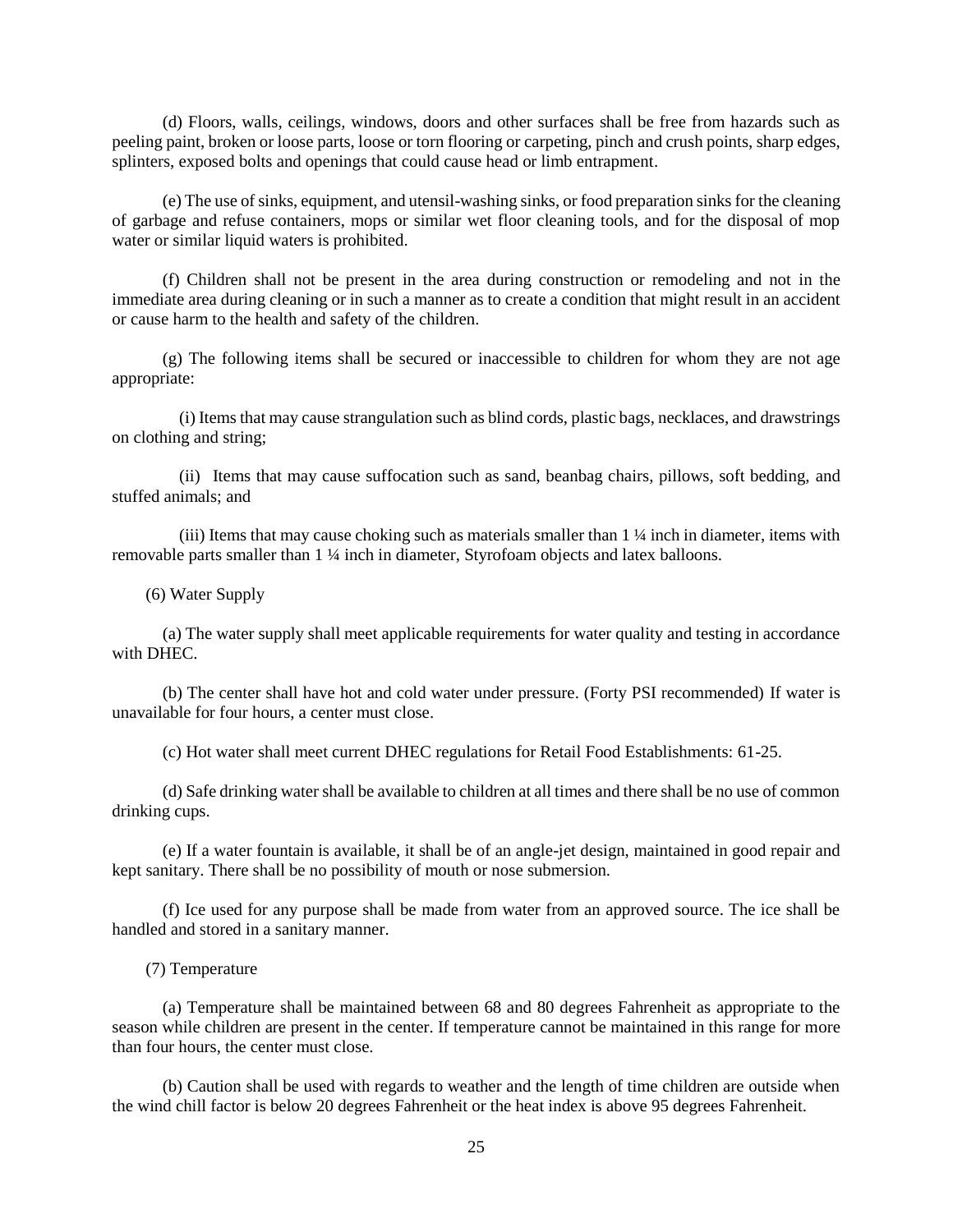(8) Sanitation

(a) Clean and sanitary conditions shall be maintained indoors and outdoors, including indoor and outdoor recreational equipment and furnishings.

(b) Measures to control insects, rodents, and other vermin shall be taken to prevent harborage, breeding, and infestation of the premises.

(c) All solid wastes shall be disposed of at sufficient frequencies and in such a manner not to create a rodent, insect, or vermin problem.

(d) Trash in diapering areas shall be kept in closed, hands-free operated, plastic lined receptacles in good repair.

(e) Trash in kitchen areas shall be kept in closed, plastic lined receptacles.

(f) Trash in children's restrooms, classrooms, and eating areas shall be kept in plastic lined receptacles.

(g) Trash receptacles outside the building, shall be watertight with firm fitting lids that prevent the penetration of insects and rodents.

(h) Trash disposal and sewage system construction and usage shall be in accordance with local standards and ordinances.

(i) The use of child care room, bathroom, or kitchen sinks for cleaning of trash receptacles or cleaning equipment is prohibited.

(9) Doors

(a) Protective gates shall be of the type that do not block emergency entrances and exits and that prevent finger pinching and head or limb entrapment.

(10) Landings, stairs, handrails, and railings

(a) Children shall not have access to a door that swings open to a descending stairwell or outside steps, unless there is a landing that is at least as wide as the doorway at the top of the stairs.

(b) Each ramp and each interior stairway and outside steps exceeding two steps shall be equipped with a secure handrail at the height appropriate for the sizes of the children at the center.

(c) Stairs shall have a nonskid surface.

(d) Each porch and deck that has over an 18-inch drop shall have a well-secured railing.

(e) Interior stairs that are not enclosed shall have a barrier to prevent falls.

(11) Electrical sources

(a) The center shall be connected with an electrical source.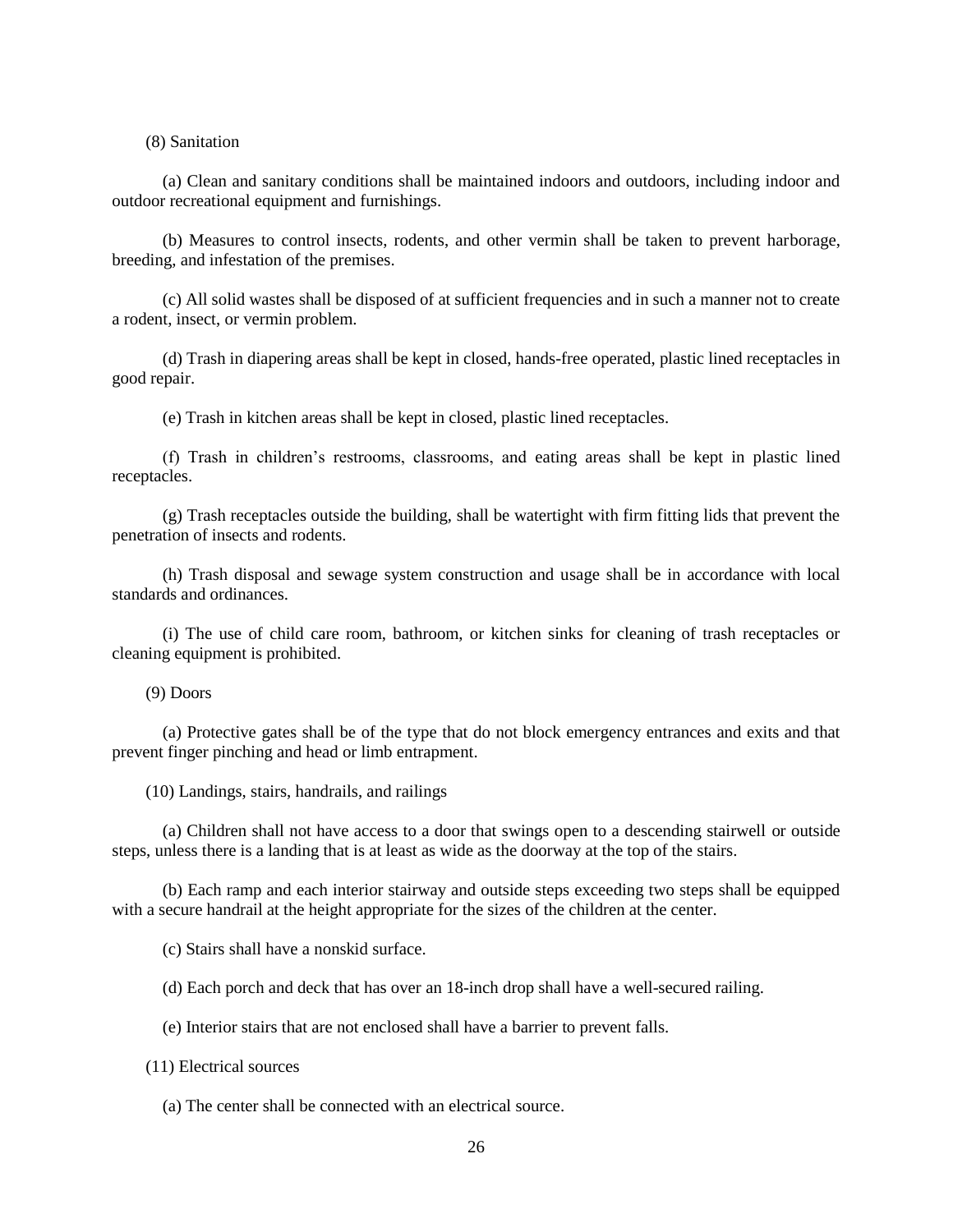(b) Electrical outlets and fixtures shall be connected to the electrical source in a manner that meets local electrical codes, as certified by an electrical code inspector. – NFPA 70 and 99 Compliance.

(c) Electrical outlets shall be securely covered with childproof covers or safety plugs when not in use in all areas accessible to children.

(d) No electrical device accessible to children shall be located so that it could be plugged into the outlet while in contact with a water source, such as sinks, tubs, shower areas, or swimming/wading pools, unless ground fault devices are utilized.

(12) Bathrooms

(a) There shall be at least one flush toilet for every 20 children over two years of age. Staff shall be included when determining availability of toilets if there are no staff rest rooms.

(b) If seat adapters are used for toilet training, they shall be cleaned and sanitized after each use.

(c) Toilet training equipment shall be provided to children who are being toilet trained.

(d) There shall be at least one sink with running water under pressure for every 20 children over two years of age. Sinks shall be located in or near each toilet area. It is recommended that water be a minimum of 60 degrees Fahrenheit.

(e) Toilets and sinks shall be at heights accessible to the children using them or shall be equipped with safe and sturdy platforms or steps.

(f) Privacy shall be provided for toilets used by preschool and school age children.

(g) Floor and wall surfaces in the toilet area shall have smooth, washable surfaces. Carpeting is not permitted in the toilet area.

(h) Toilets, toilet seat adapters, sinks and restrooms shall be cleaned at least daily and shall be in good repair.

(i) Liquid or granular soap and disposable towels shall be provided at each sink.

(j) Children shall not be left unattended in a bathtub or shower.

(k) Easily cleanable receptacles shall be provided for waste material. Toilet rooms used by women shall be provided with at least one covered waste receptacle.

(l) Bathroom facilities shall be completely enclosed.

B. Outdoor space

(1) The director shall provide at least seventy-five (75) square feet of outdoor play space per child. Where outdoor space is insufficient at the center, the director and/or staff may take the children outdoors in shifts or utilize parks or other outdoor play areas which meet safety requirements and which are easily accessible.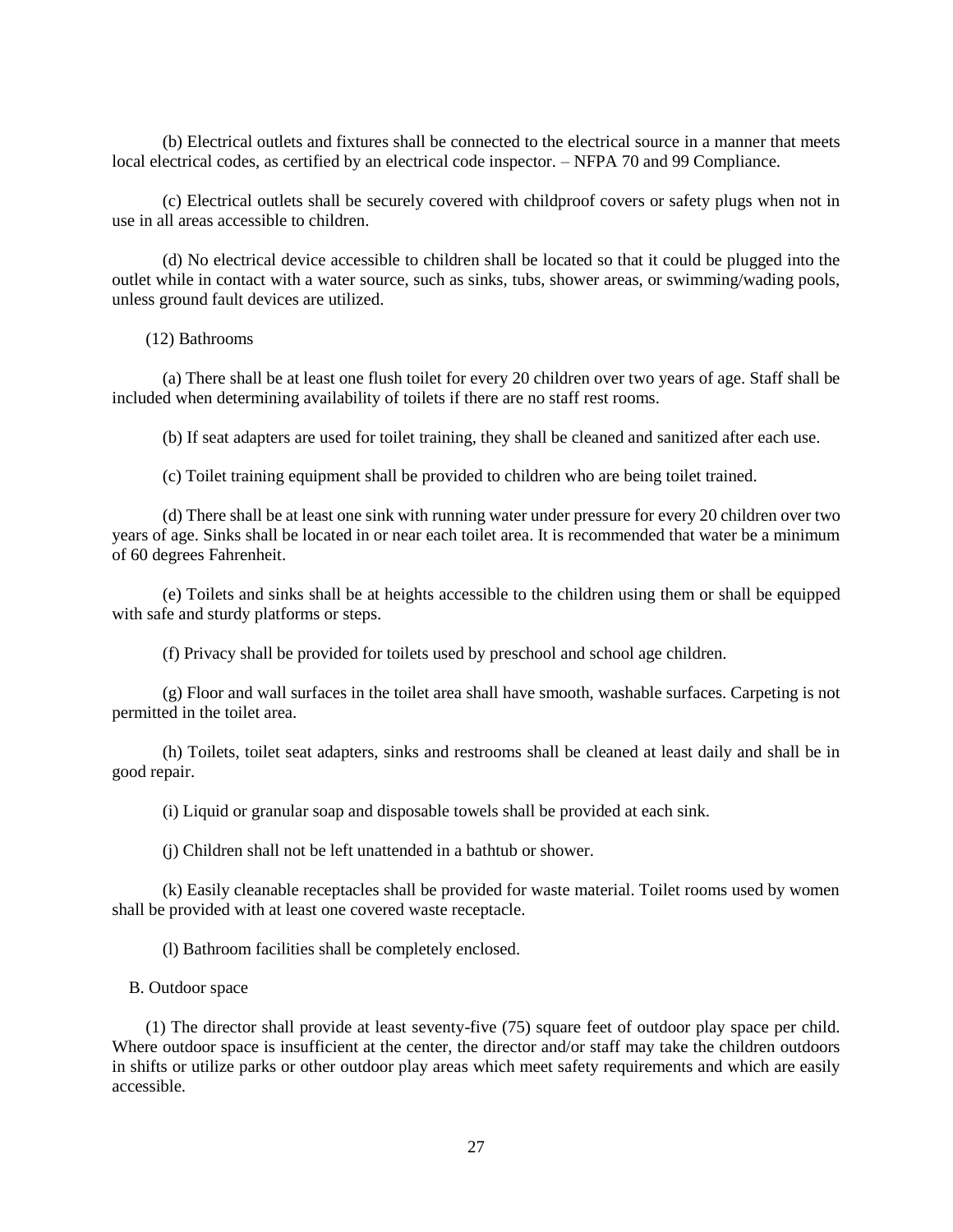(2) The outdoor space shall be free from hazards and litter.

(3) Outdoor walkways shall be free from debris, leaves, ice, snow, and obstruction.

(4) Children shall be restricted from unsafe areas and conditions such as traffic, parking areas, ditches, and steep slopes by a fence or natural barrier that is at least four feet high.

(5) Outdoor recreational equipment shall meet the standards of the US Consumer Products Safety Commission (CPSC), if applicable. Recalled products listed by the CPSC shall not be accessible to children.

(6) Outdoor recreational equipment shall be made of durable, non-rusting, non-poisonous materials, and shall be sturdy.

(7) Stationary outdoor equipment shall be firmly anchored and shall not be placed on a concrete or asphalt surface.

(8) Swings shall be located to minimize accidents and shall have soft and flexible seats.

(9) Cushioning material such as mats, wood chips or sand shall be used under climbers, slides, swings, and large pieces of equipment. Cushioning material shall extend at least six (6) feet beyond the equipment and swings.

(10) Slides shall have secure guards along both sides of the ladder and placed in a shaded area.

(11) Outdoor metal equipment that is uncoated shall be located in shaded areas or otherwise protected from the sun. Teachers shall check the temperature by touch prior to children playing on it.

(12) Outdoor equipment shall be arranged so that children can be seen at all times.

(13) A properly fitting bicycle helmet that is approved by American National Standards Institute, Snell Memorial Foundation, or American Society for Testing and Materials, shall be worn by each child when riding a bicycle, skateboard, roller blades, or skates. Helmets are optional for use with tricycles.

C. Furniture, toys, and recreational equipment shall:

(1) Be clean and free from hazards such as broken or loose parts, rust or peeling paint, pinch or crush points, unstable bases, sharp edges, exposed bolts, and openings that could cause head or limb entrapment;

(2) Meet the standards of the US Consumer Products Safety Commission (CPSC), if applicable. Recalled products listed by the CPSC shall not be accessible to children;

(3) Be developmentally and size appropriate, accommodating the maximum number of children involved in an activity at any one time;

(4) Playpens are not allowed in licensed care.

(5) All arts and crafts and play materials shall be nontoxic;

(6) The height of play equipment shall be developmentally and size appropriate;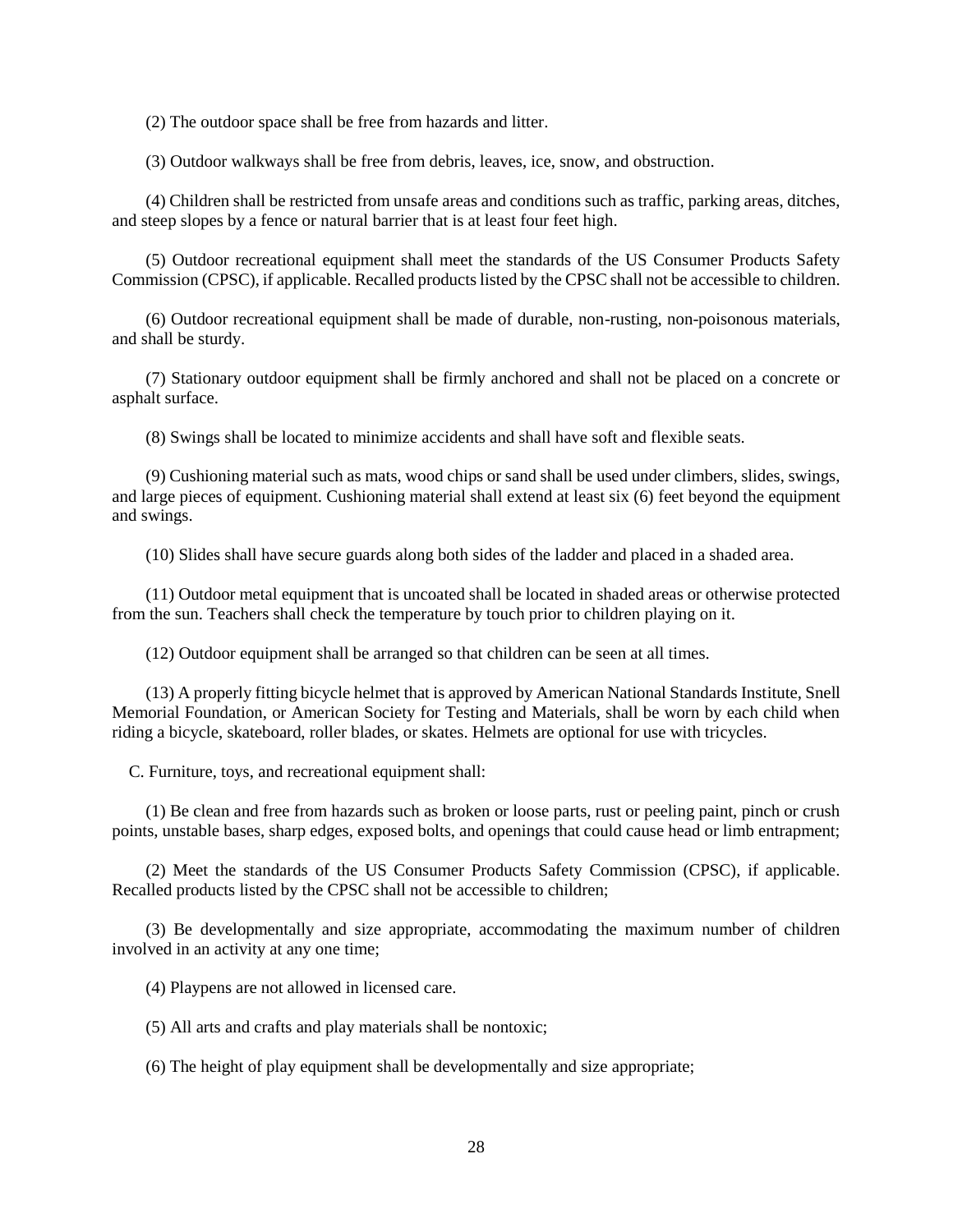(7) Sand in a sand box shall be securely covered when not in use and, if outdoors, constructed to provide for drainage;

(8) Indoor recreational equipment and furnishings shall be cleaned and disinfected when they are soiled or at least once weekly and shall be of safe construction and free of sharp edges and loose or rusty points.

D. Rest equipment

(1) Cribs shall meet the requirements of the US Consumer Products Safety Commission (CPSC).

(2) Each infant, toddler, two year old and preschool child shall be assigned an individual, clean, and developmentally appropriate crib, cot, or mat appropriately labeled with the child's name and/or charted and used only by that child.

(3) Cribs, cots, and mats shall be made of easily cleanable material.

(4) Placement of sleeping and napping equipment shall allow ready access to each child by staff.

(5) Individual, clean, appropriate coverings shall be provided.

(6) Cots and mats shall be stored so that the surface on which a child lies does not touch the floor.

E. Environmental hazards

(1) Poisons or harmful agents

(a) Poisons or harmful agents shall be kept locked, stored in the original containers, labeled and inaccessible to children.

(b) Poisons or harmful agents shall be purchased in childproof containers, if available.

(c) Play materials, including arts and crafts, shall be non-poisonous.

(d) Poisonous plants are not permitted.

(e) Pesticides shall be of a type applied by a licensed exterminator in a manner approved by the United States Environmental Protection Agency. Pesticides shall be used in strict compliance with label instructions and should not be used while children are present. Pesticide containers shall be prominently and distinctly marked or labeled for easy identification of contents and stored in a secure site accessible only to authorized staff.

(2) Water hazards

(a) Swimming pools located at the center or used by the center shall conform to the regulations of DHEC for construction, use, and maintenance.

(b) Swimming pools, stationary wading pools and other water sources such as ditches, streams, ponds, and lakes shall be made inaccessible to children by a secure fence that is at least 4 feet high; exits and entrances shall have self-closing, positive latching gates with locking devices.

(c) Children shall not be permitted in hot tubs, spas, or saunas.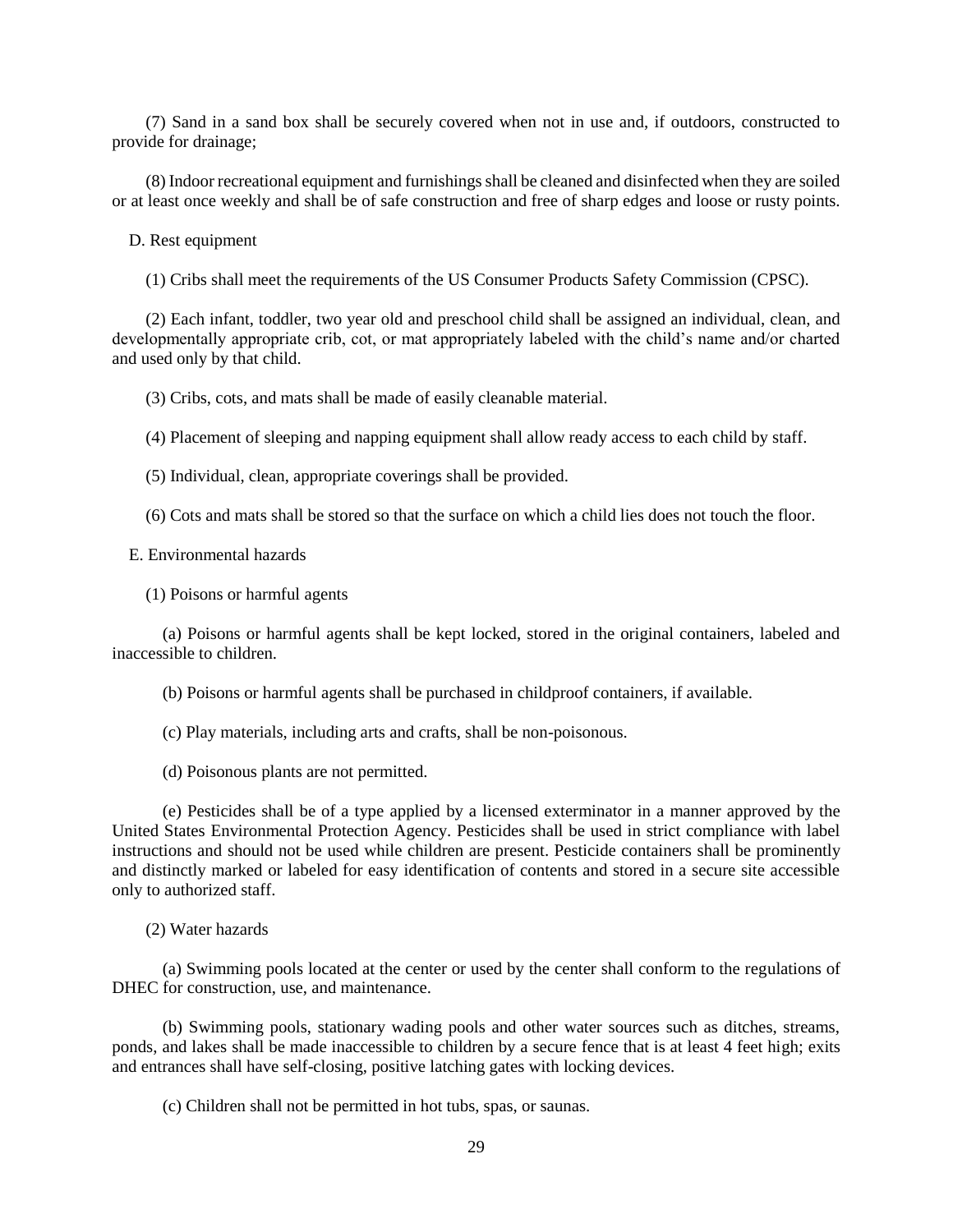(d) Children shall not be permitted to play in areas where there are swimming pools or other water sources without constant supervision.

(3) Firearms, weapons, and ammunition are not permitted in the center or on the premises without the express permission of the authorities in charge of the premises or property. This does not apply to a guard, law enforcement officer, or member of the armed forces, or student of military science.

(4) Animals: The following requirements apply in regard to animals:

(a) Healthy animals which present no apparent threat to the health and safety of the children shall be permitted, provided they are cleaned, properly housed, fed and cared for and have had required vaccinations, as appropriate. Live animals shall be excluded from areas where food for human consumption is stored, prepared or served.

(b) Animals shall not be permitted if a child in the room or area is allergic to the specific type of animal.

(c) Animal litter and waste shall not be accessible to children.

(d) Reptiles and rodents shall not be accessible to children.

(e) Children and adults shall wash their hands after touching animals.

114-508. Meal Requirements; Food Preparation and Serving; Storage and Protection of Food Supplies, Utensils and Equipment.

A. Meal requirements

(1) If food is provided by the facility, the following requirements shall be met:

(a) Daily menus shall be dated and posted in a conspicuous location in public view.

(b) Meals and snacks provided shall be in compliance with the USDA Child Care Food Program Guidelines. Centers that do not provide overnight care shall serve at least one meal and at least one snack that meet USDA Child Care Food Program Guidelines. Centers providing care between the hours of 6:00 p.m. and midnight shall additionally meet USDA Child Care Food Program Guidelines in serving dinner and at least one additional snack. Meal components and serving sizes shall be in accordance with these guidelines.

(c) Only Grade A pasteurized fluid milk and fluid milk products may be given to any child less than 24 months old, except with a written permission from the child's health provider.

(d) Whole milk may not be served to children less than 12 months of age, except with a written permission from the child's health provider.

(e) Reconstituted milk shall not be served to any child, regardless of age.

(2) Food served shall be suited to the child's age and appetite. Second portions shall be available.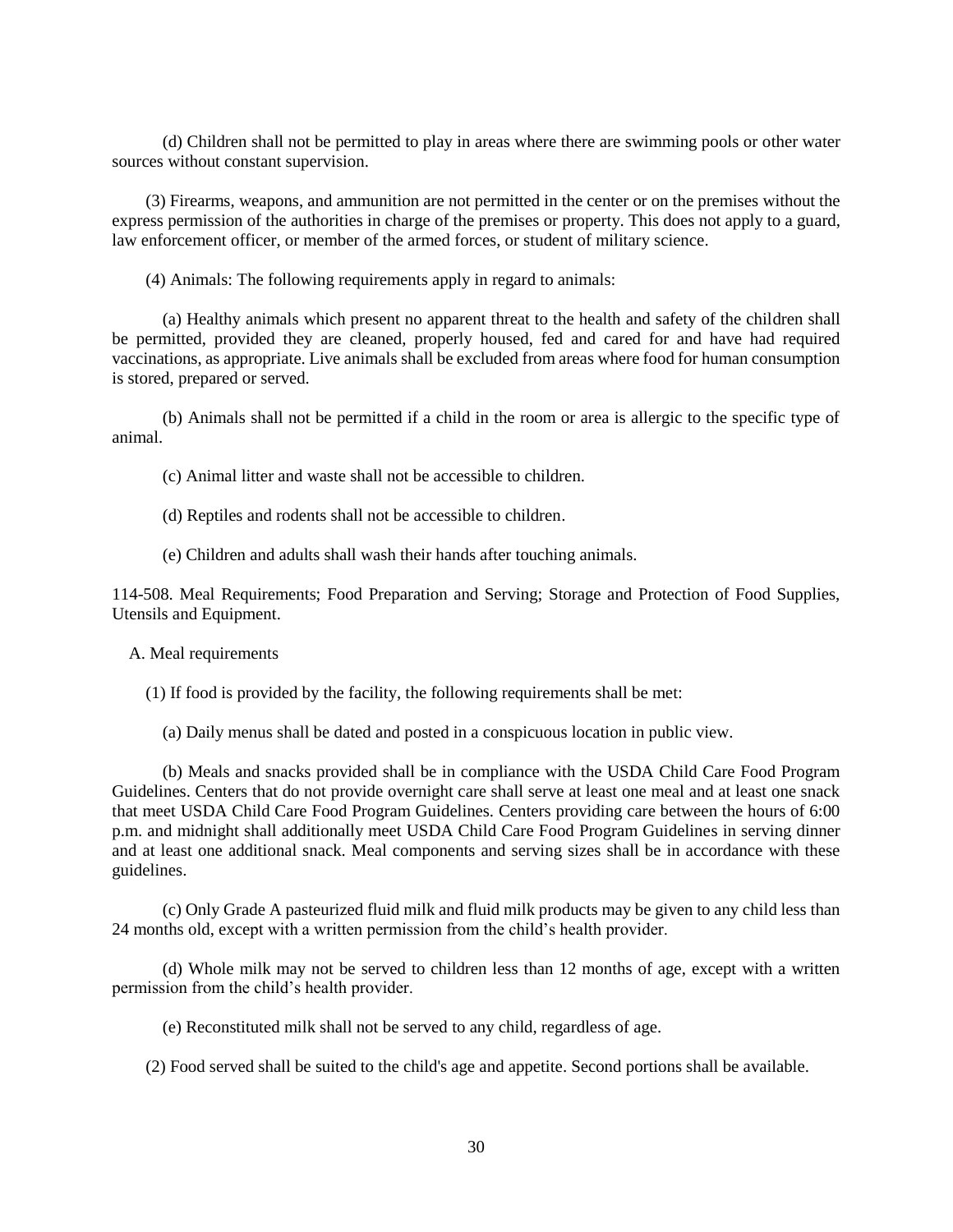(3) Round, firm foods shall not be offered to children younger than four years old. Examples of such foods include: hot dogs, grapes, hard candy, nuts, peanuts, and popcorn. Hot dogs may be served if cut lengthwise and quartered; grapes may be served if cut in halves.

(4) All food in child care centers shall be from a source approved by the health authority and shall be clean, wholesome, unspoiled, free from contamination, properly labeled, and safe for human consumption.

(5) The use of food in hermetically sealed containers that was not prepared in an approved foodprocessing establishment is prohibited.

(6) The use of home-canned foods is not allowed.

(7) The following requirements shall be met when it is necessary to provide meals through a catering service:

(a) Catered meals shall be obtained from a food service establishment approved by the DHEC.

(b) If adequate cleaning and sanitizing equipment is not available, only disposable eating and drinking utensils shall be used to serve catered meals or food; and

(c) The procedures and equipment used to transport catered meals shall be approved by the DHEC.

(8) Meals and snacks may be provided by the center or the parent. The center shall have a small supply of nutritional food and beverages available in the event a parent neglects to bring the child's food on an unanticipated basis.

(9) Dietary alternatives shall be available for a child who has special health needs or religious beliefs.

(10) Written permission/instructions for dietary modifications signed by the child's health care provider or parent or legal guardian are required.

B. Food preparation

(1) Adequate hand-washing facilities, separate from food preparation sinks, equipped with hot and cold water under pressure supplied through a mixing faucet, shall be provided in the food preparation area. Hot water shall meet current DHEC regulations for Retail Food Establishments: 61-25. (Facilities shall not be required to install an additional hand-washing sink in the food preparation area if, in the opinion of the health authority, the existing hand-washing facilities are adequate.)

(2) Sanitary soap and towels shall be provided.

(3) Utensils, such as forks, knives, tongs, spoons, and scoops shall be provided and used to minimize handling of food in all food preparation areas.

(4) Staff shall thoroughly wash their hands and exposed areas of arms with soap and warm water in an approved hand-washing sink before starting work, during work as often as is necessary to keep them clean, e.g., after smoking, eating, drinking, or using the toilet. Staff shall keep their fingernails clean and trimmed.

(5) The outer clothing of all staff shall be clean. The director shall ensure proper hair restraints are worn to protect from falling hair.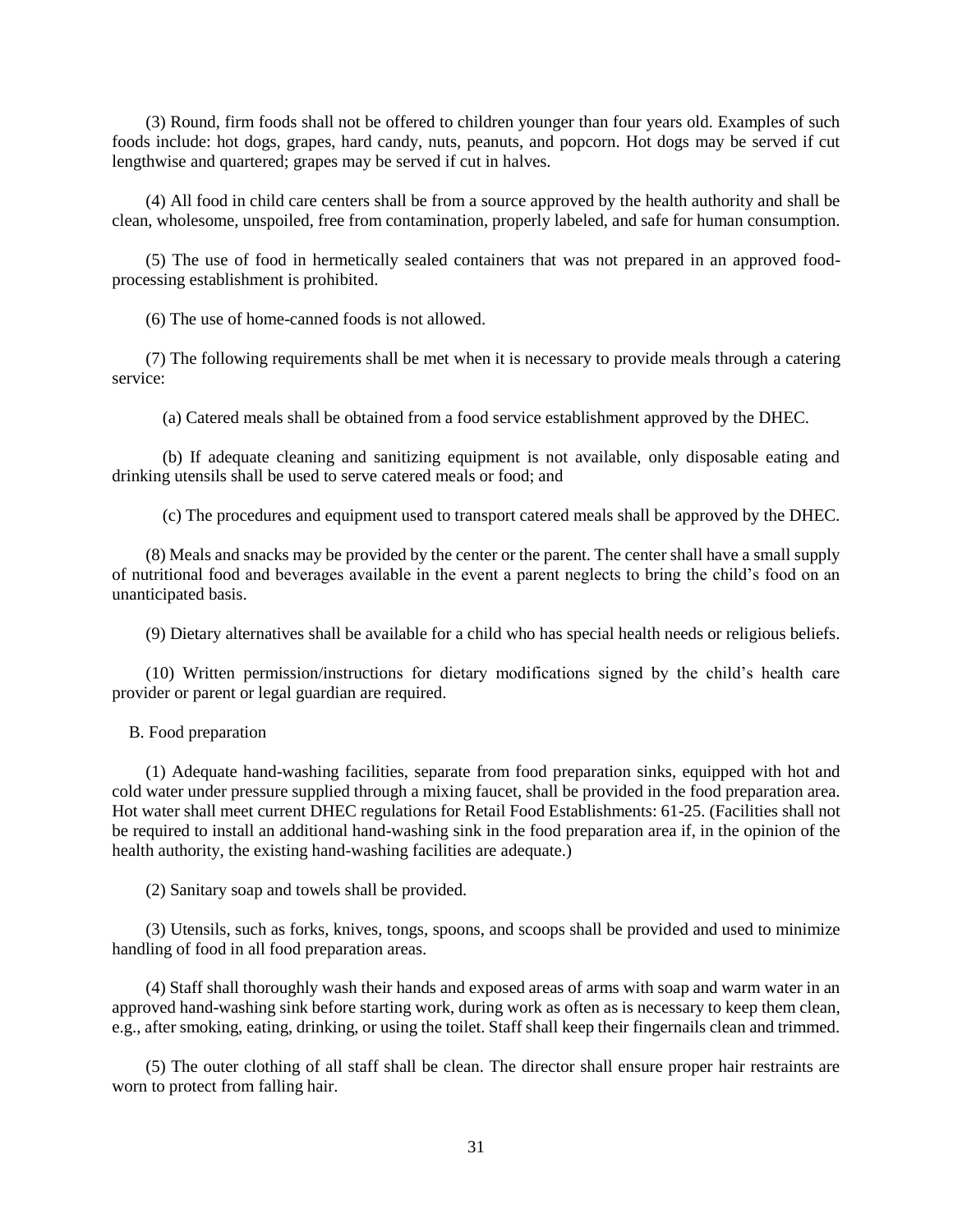(6) Potentially hazardous foods requiring cooking shall be cooked to heat all parts of the food to an internal temperature of at least 140 degrees Fahrenheit, with the following exceptions:

(a) Hamburger shall be cooked to at least 155 degrees Fahrenheit.

(b) Poultry, poultry stuffing, stuffed meats, and stuffing-containing meat shall be cooked to heat all parts of the food to at least 165 degrees Fahrenheit with no interruption of the cooking process.

(c) Pork and any food containing pork shall be cooked to heat all parts of the food to at least 150 degrees Fahrenheit.

(d) Rare roast beef and rare beefsteak shall be cooked to surface temperature of at least 130 degrees Fahrenheit.

(7) Potentially hazardous food such as meats, cooked rice, and cream-filled pastries shall be prepared (preferably from chilled products) with a minimum of manual contact and on surfaces with utensils that are clean and sanitized prior to use.

(8) Metal, stem-type, numerically-scaled indicating thermometers, accurate to plus or minus three degrees Fahrenheit, shall be provided and used to ensure that proper internal cooking, holding, or refrigeration temperatures of all potentially hazardous foods are maintained.

(9) Potentially hazardous foods shall be thawed as follows:

(a) In refrigerated units at a temperature not to exceed 45 degrees Fahrenheit;

(b) Under potable running water from the cold water supply with sufficient water velocity to remove loose food particles;

(c) In a microwave oven only when food will be immediately transferred to conventional cooking equipment as part of a continuous cooking process or when the entire, uninterrupted cooking process takes place in the microwave oven; or

(d) As part of the conventional cooking process.

(10) All raw fruits and vegetables shall be washed thoroughly before being cooked, served, or placed in refrigerators.

C. Food service

(1) No child shall be deprived of a meal or snack if he/she is in attendance at the time the meal or snack is served.

(2) Easily breakable dinnerware shall not be used.

(3) Children shall not be forced to eat.

(4) Food shall not be used as a punishment.

(5) Children shall not be allowed in the kitchen except during supervised activities.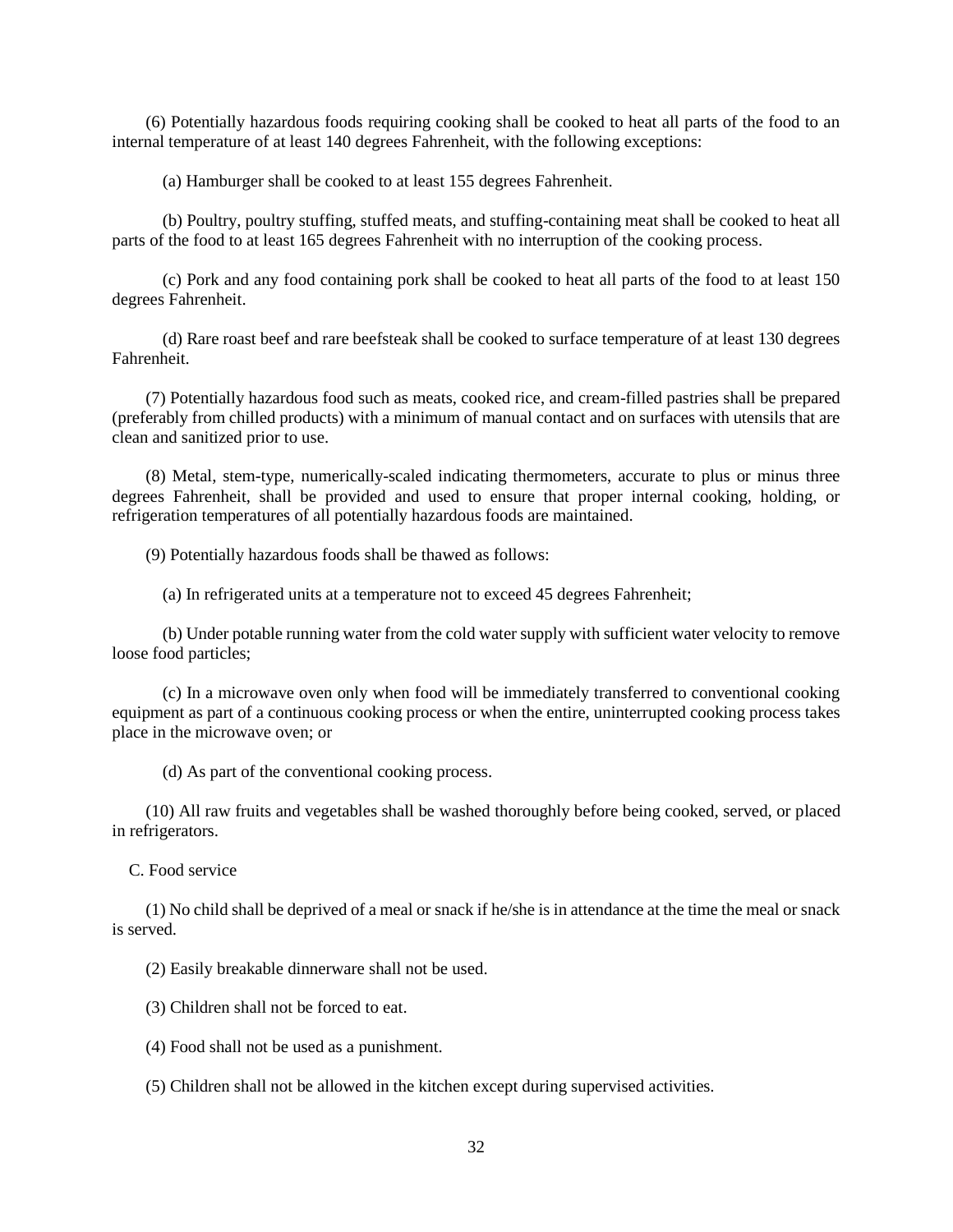(6) Portions of food once served shall not be served again.

(7) Single-service articles shall be stored in closed cartons or containers to protect them from contamination.

(8) Use of "common drinking cups" is prohibited.

(9) Disposable cups, if used, shall be handled and stored properly to prevent contamination.

(10) Reuse of single service articles is prohibited.

(11) If potentially hazardous foods that have been cooked and then refrigerated are to be served hot, they shall be reheated rapidly to 165 degrees Fahrenheit or higher throughout before being served or before being placed in a hot food-storage facility. Steam tables, double boilers, warmers, and similar hot food holding facilities are prohibited from use for the rapid reheating of potentially hazardous foods.

D. Storage

(1) All food shall be properly labeled and stored, and shall be protected against contamination.

(2) The director shall provide refrigeration units and insulated facilities, as needed, to ensure that all potentially hazardous foods are maintained at 45 degrees Fahrenheit or below or 130 degrees Fahrenheit or above, except during necessary periods of preparation.

(3) Thermometers shall be accurate to plus or minus 3 degrees and conspicuously placed in the warmest area of all cooling and warming units to ensure proper temperatures.

(4) Containers of food, food preparation equipment and single service articles shall be stored at least 6" above the floor, on clean surfaces, and in such a manner to be protected from splash and other contamination.

(5) Food not subject to further washing or cooking before serving shall be stored in such a manner to be protected against contamination from food requiring washing or cooking.

(6) The storage of food or food equipment, utensils, or single-service articles in toilet rooms and under exposed sewer lines is prohibited.

(7) Custards, cream fillings, or similar products which are prepared by hot or cold processes shall be kept at safe temperatures except during necessary periods of preparation and service.

(8) All cleaning supplies, detergents, and other potentially poisonous items shall be stored away from food items and shall be inaccessible to children.

E. Cleaning, storage, and handling of utensils and equipment

(1) Tableware shall be washed, rinsed, and sanitized after each use.

(2) All kitchenware and food-contact surfaces of equipment shall be washed, rinsed, and sanitized.

(3) The cooking surfaces of cooking devices shall be cleaned as often as necessary and shall be free of encrusted grease deposits and other soil.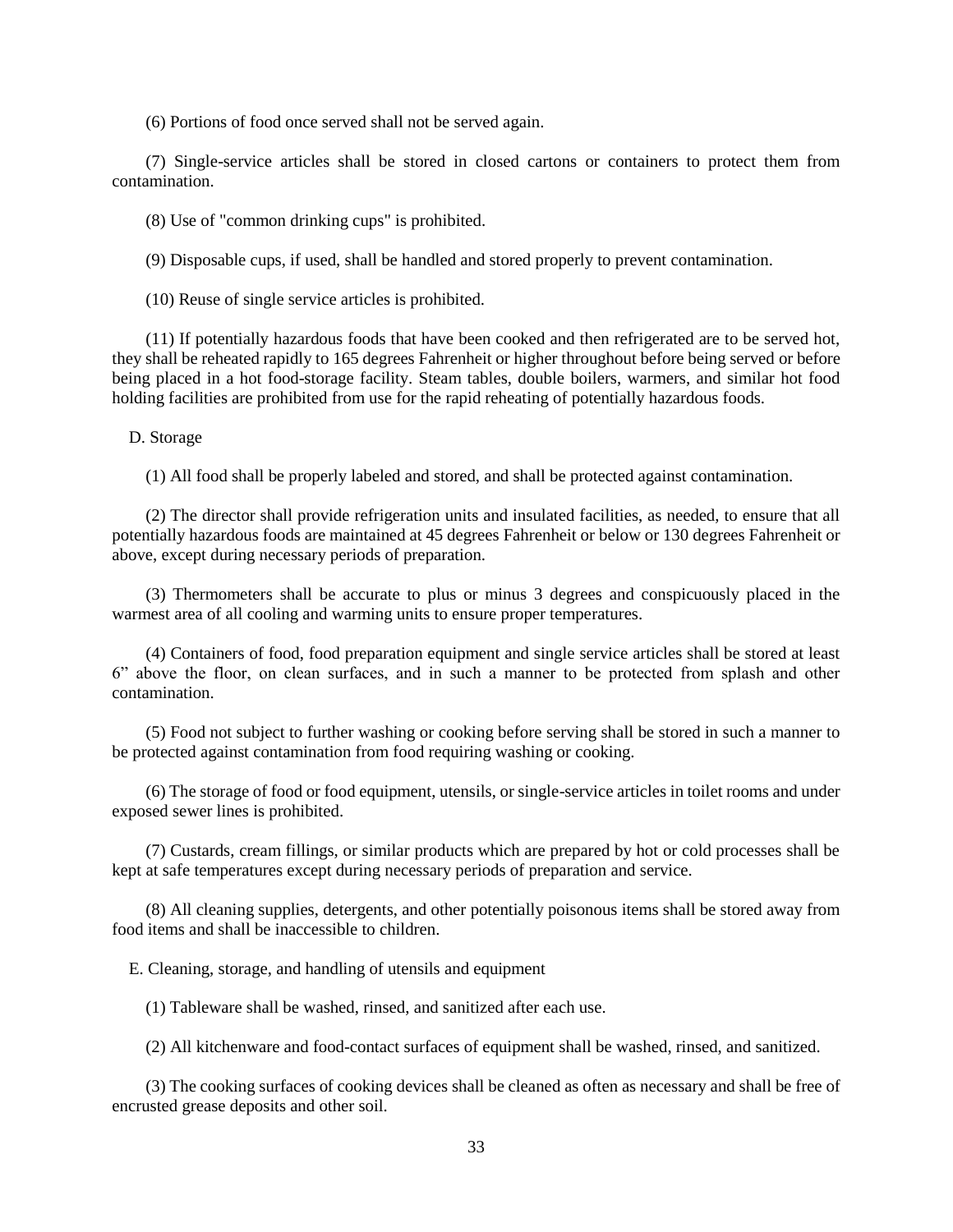(4) Non-food contact surfaces of all equipment, including tables, counters, and shelves, shall be cleaned at such frequency as is necessary to be free of accumulation of dust, dirt, food particles, and other debris.

(5) After sanitation, all equipment and utensils shall be air-dried.

(6) Prior to washing, all equipment and utensils shall be rinsed or scraped, and when necessary, presoaked to remove gross food particles and soil.

(7) When manual dishwashing is employed, equipment and utensils shall be thoroughly washed in a detergent solution that is kept reasonably clean, be rinsed thoroughly of such solution, sanitized by one of the following methods:

(a) Complete immersion for at least 30 seconds in a clean solution containing at least 50 parts per million of available chlorine as a hypochlorite and at a temperature of at least 75 degrees Fahrenheit;

(b) Complete immersion for at least 30 seconds in a clean solution containing at least 12.5 parts per million of available iodine and having a pH no higher than 5.0 and at a temperature of at least 75 degrees Fahrenheit;

(c) Complete immersion for at least 30 seconds in a clean solution containing at least 200 parts per million of quaternary ammonium at a temperature of at least 75 degrees Fahrenheit; or

(d) Complete immersion in hot water at a temperature of 170 degrees Fahrenheit in a threecompartment sink.

(8) Other chemical sanitizing agents may be used which have been demonstrated to the satisfaction of the health authority to be effective and non-toxic under use conditions, and for which suitable field tests are available. Such sanitizing agents, in use solution, shall provide the equivalent bactericidal effect for a solution containing at least 50 parts per million of available chlorine at a temperature not less than 75 degrees Fahrenheit.

(9) A test kit or other device that accurately measures the parts per million concentration of the solution shall be available and used.

(10) All dishwashing machines shall be approved by the South Carolina Department of Health and Environmental Control (DHEC) and shall meet applicable installation requirements.

(11) Food-contact surfaces of cleaned and sanitized equipment and utensils shall be handled in such a manner as to be protected from contamination.

(12) Cleaned and sanitized utensils shall be stored above the floor in a clean, dry location so that foodcontact surfaces are protected from contamination.

(13) Clean spoons, knives, and forks shall be picked up and touched only by their handles. Clean cups, glasses, and bowls shall be handled so that fingers and thumbs do not contact inside surfaces or lip-contact surfaces.

(14) Dish tables or drain boards of adequate size to properly handle soiled utensils prior to washing and for cleaned utensils following rinsing and sanitizing shall be provided.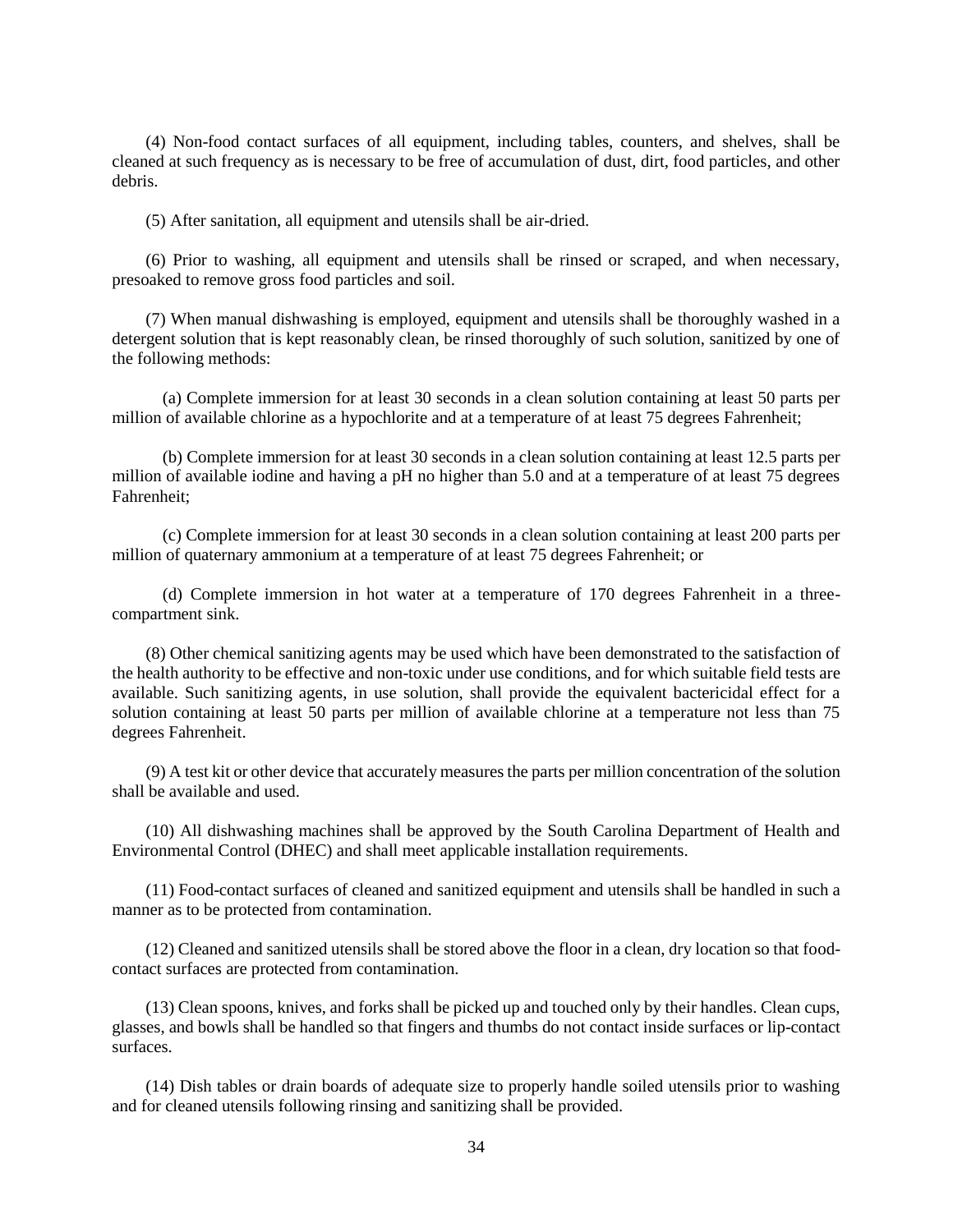114-509. Infant and Toddler Care, Care for Mildly Ill Children, and Night Care.

A. Infant and toddler care

(1) Stimulation and nurturing

(a) Children shall not remain in their cribs or play equipment for other than sleeping and specific, short time-limited quiet play.

(b) Infants and toddlers shall be routinely held, talked to, rocked, caressed, carried, nurtured, read to, sung to and played with throughout the day.

(c) There shall be toys and materials that encourage and stimulate children through seeing, feeling, hearing, smelling and tasting.

(2) Programs for infants and toddlers

(a) Staff shall provide appropriate attention to the needs of children.

(b) The daily program for infants and toddlers shall include goals for children, which promote healthy child development and allow for individual choice and exploration.

(c) Information about the child's daily needs and activities shall be shared with parents.

(3) Feeding, eating and drinking

(a) Cups and bottles shall be labeled with the child's name and used only by that child.

(b) Infants shall be fed in accordance with the time schedule, specific food and beverage items and quantities as specified by the parent.

(c) Infants shall be held while being bottle fed until they are able to hold their own bottles. Bottles shall not be propped or given in cribs or on mats.

(d) Microwaving of breastmilk, formulas, or other beverages is prohibited. If used, crock pots, bottle warmers, or other electronic devices must be in an area not accessible to children.

(e) All warmed bottles shall be shaken well and the temperature tested before feeding to a child.

(f) Baby formula, juice, and food served in a bottle shall be prepared, ready to feed, identified, and packaged for single use for the appropriate user. Any excess formula, juice, or food shall be discarded after each feeding. Formula, juice and food requiring refrigeration shall be maintained at 45 degrees Fahrenheit or below.

(g) Infants and toddlers shall not sleep with bottles in their mouths.

(h) Toddlers shall be offered water routinely throughout the day.

(i) Breast milk and formula shall be dated and labeled with the child's name and refrigerated until ready to use.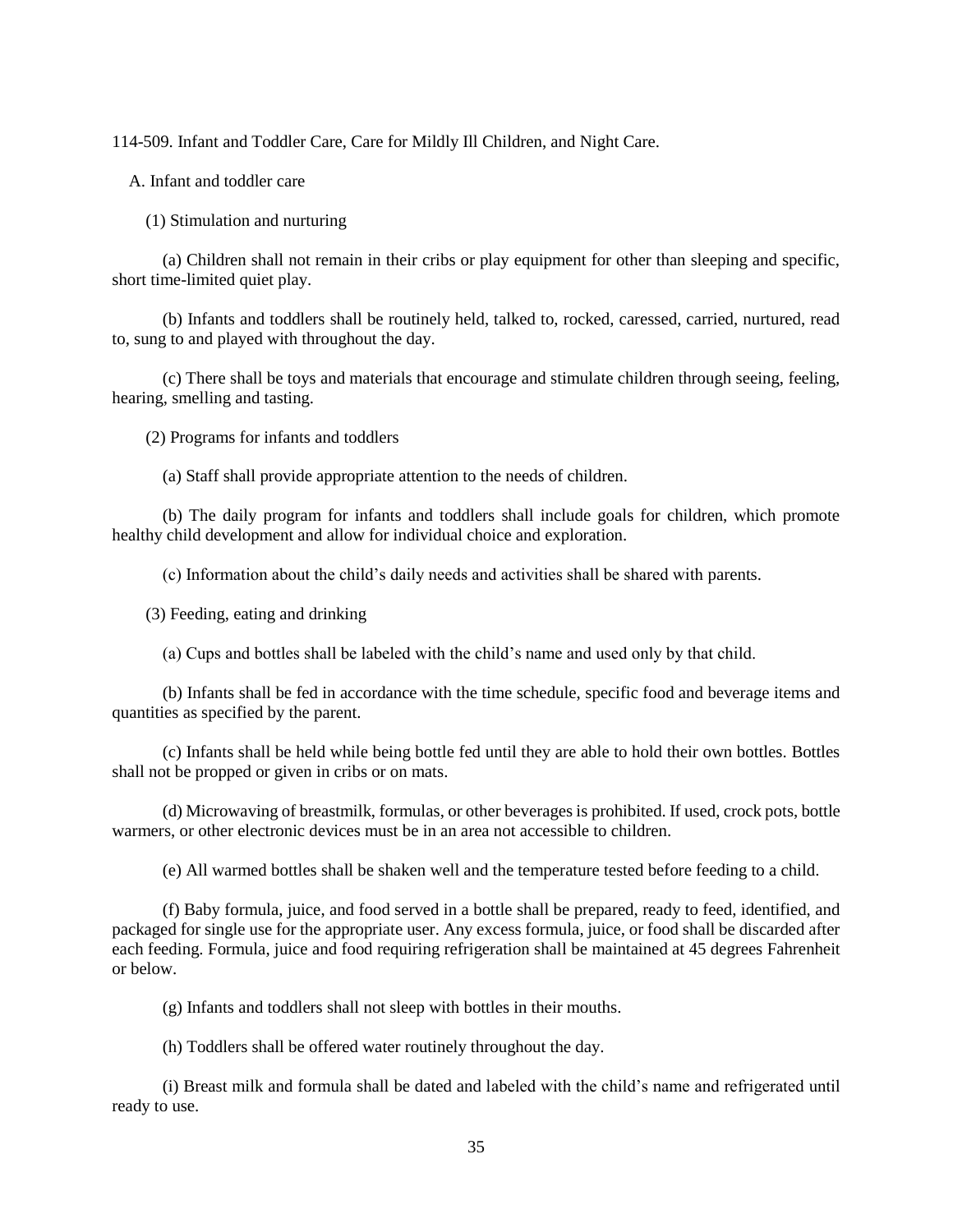(j) Food for infants shall be cut in pieces one-quarter inch or less.

(k) Food for toddlers shall be cut in pieces one-half inch or less.

(4) Feeding chairs

(a) Feeding chairs shall have a stable base.

(b) Feeding chairs shall have a T-shaped safety strap that prevents the child from slipping or climbing out of the chair. The safety strap shall be used at all times the child is in the chair.

(c) Feeding chair trays shall be in good repair and made of an easily cleanable surface and shall not have chips or cracks.

(d) Feeding chairs shall be used only for eating or a specific, short time-limited tabletop play activity.

(e) Seat heights of feeding chairs shall be appropriate to the age and development of the child. Feeding chairs shall be in good repair and children shall be constantly supervised.

(5) Sleeping

(a) Infants shall be placed on their backs to sleep.

(b) Crib mobiles shall not be permitted for infants or toddlers who can sit.

(c) Cribs shall be spaced so that there is at least three feet of space on two sides of the crib. Cribs shall not be placed next to each other so that one child may reach into the other child's crib.

(d) Stacked cribs are not permitted.

(6) Equipment and materials

(a) The infant and toddler room shall have chairs for staff persons to sit while holding and feeding children.

(b) Indoor space shall be protected from general walkways where crawling children may be on the floor.

(c) Mobile walkers are not permitted.

B. Care for mildly ill children

(1) Parent notification and instructions

(a) If a child becomes ill while in care, the center shall notify the parent or responsible party immediately.

(b) If a child may have been exposed to a serious communicable disease that is spread through casual contact, the center shall notify the parents of all potentially exposed children about the nature of the illness and the potential exposure to the illness, and recommend consultation with the child's physician.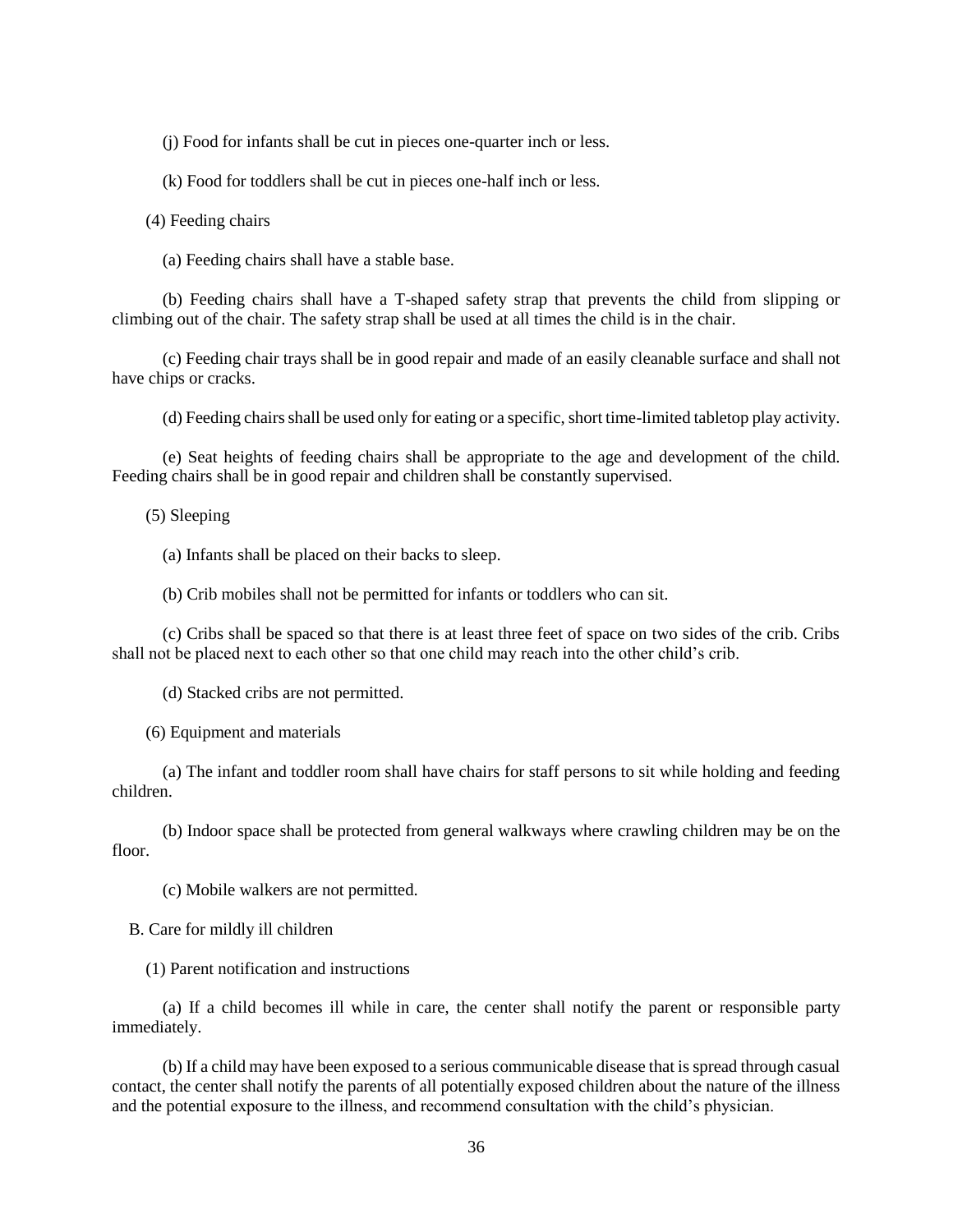(c) If a center chooses to provide care to a mildly ill child, the center shall receive instructions from the parent for any special care needs of the child.

(2) Policies and procedures

(a) If a center chooses to provide care to a mildly ill child, the center shall have written policies and procedures specifying inclusion and exclusion from the group, communication with parents, recording of illness and care provided, specific types of illnesses and symptoms which prohibit care from being provided, special staff training required and emergency health procedures.

(b) Children shall be excluded when they exhibit the conditions listed in the South Carolina Department of Health and Environmental Control Exclusion Policy, State Law 1976, Code Section 44-1- 110, 44-1-140, and 44-29-10.

(c) If a child is in a rest area due to illness, the child shall be directly supervised at all times.

(d) A hand-washing sink shall be in close proximity to the area designated for mildly ill children.

### C. Night care

(1) Requirements for staffing ratios:

(a) Staff counted in the staffing ratios shall be awake, alert and attentive to the children at all times.

(b) The supervision and ratio requirements for sleeping hours are the same as specified for napping in 114-504.C.

(2) An unannounced emergency drill shall be held during sleeping hours at least every 60 days.

(3) Sleeping equipment

(a) Each child shall have a bed with a solid foundation, a fire retardant mattress, a pillow, and bedding appropriate for the temperature of the center.

(b) Cots and portable beds are not permitted.

(4) Bedtime

(a) Children shall be provided the opportunity to read or be read to before bedtime.

(b) There shall be books, games, and other quiet time activities for the child prior to bedtime.

(c) Special bedtime routines as specified by the parent shall be followed to the extent feasible.

(5) Bathing

(a) If children bathe at the center, there shall be one bathtub or shower with a slip resistant surface for every ten children.

(b) Each child shall have his or her own clean towel and washcloth.